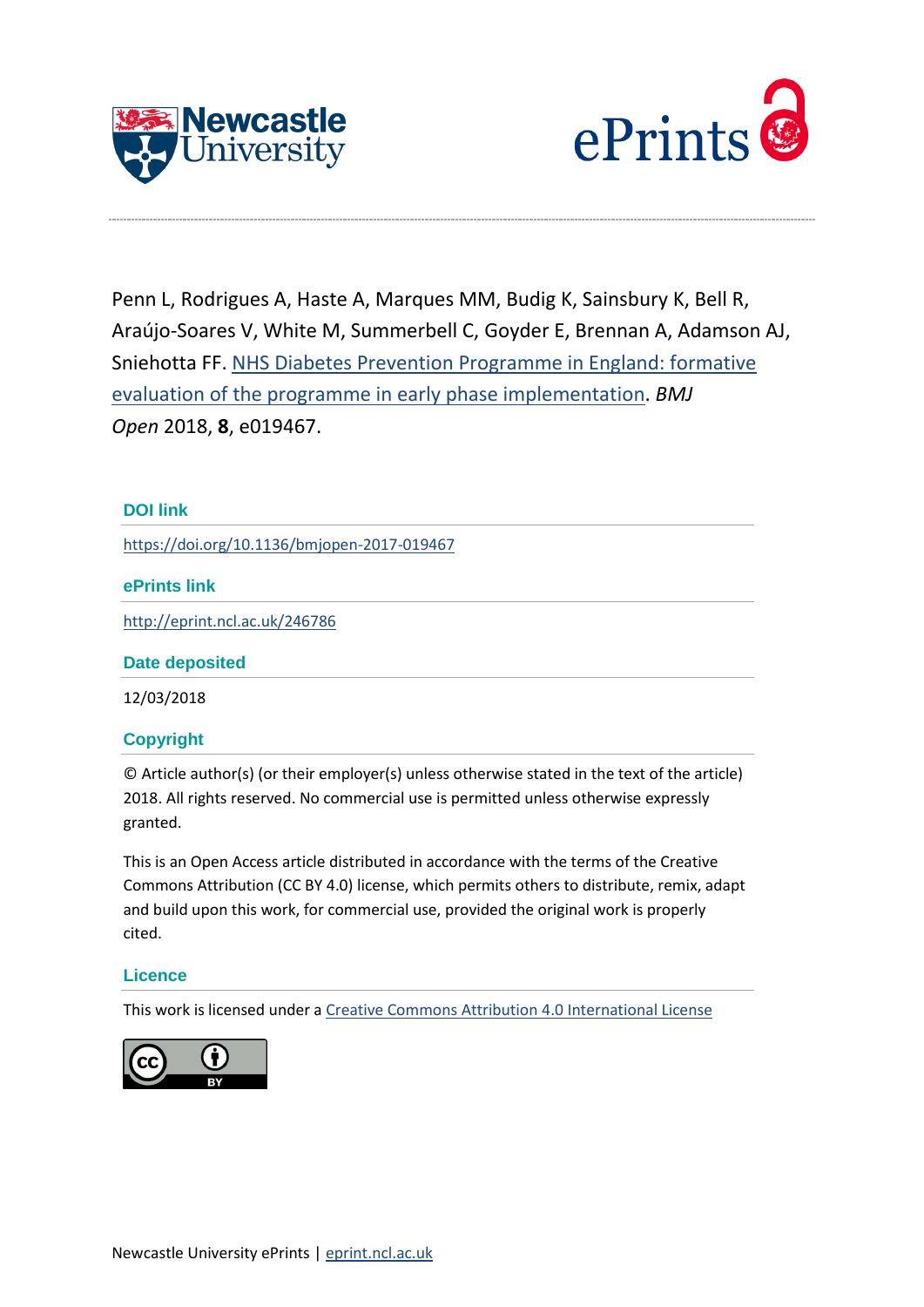# **BMJ Open NHS Diabetes Prevention Programme in England: formative evaluation of the programme in early phase implementation**

Linda Penn,<sup>1,2,3</sup> Angela Rodrigues,<sup>1,2</sup> Anna Haste,<sup>1,2,3</sup> Marta M Margues,<sup>1,2</sup> Kirsten Budig,<sup>1,2</sup> Kirby Sainsbury,<sup>1,2</sup> Ruth Bell,<sup>1</sup> Vera Araújo-Soares,<sup>1,2</sup> Martin White,<sup>1,4</sup> Carolyn Summerbell,<sup>2,5</sup> Elizabeth Goyder,<sup>6</sup> Alan Brennan, 6 Ashley J Adamson,<sup>1,2,3</sup> Falko F Sniehotta<sup>1,2</sup>

#### **ABSTRACT**

**Objectives** Evaluation of the demonstrator phase and first wave roll-out of the National Health Service (NHS) Diabetes Prevention Programme (DPP) in England. To examine: (1) intervention design, provision and fidelity assessment procedures; (2) risk assessment and recruitment pathways and (3) data collection for monitoring and evaluation. To provide recommendations informing decision makers on programme quality, improvements and future evaluation.

**Design** We reviewed programme documents, mapping against the NHS DPP specification and National Institute for Health and Care Excellence (NICE) public health guideline: Type 2 diabetes (T2D) prevention in people at high risk (PH38), conducted qualitative research using individual interviews and focus group discussions with stakeholders and examined recruitment, fidelity and data collection procedures.

Setting Seven NHS DPP demonstrator sites and, subsequently, 27 first wave areas across England. Interventions Intensive behavioural intervention with weight loss, diet and physical activity goals. The national programme specifies at least 13 sessions over 9months, delivered face to face to groups of 15–20 adults with nondiabetic hyperglycaemia, mainly recruited from primary care and NHS Health Checks.

Participants Participants for qualitative research were purposively sampled to provide a spread of stakeholder experience. Documents for review were provided via the NHS DPP Management Group.

Findings The NHS DPP specification reflected current evidence with a clear framework for service provision. Providers, with national capacity to deliver, supplied intervention plans compliant with this framework. Stakeholders highlighted limitations in fidelity assessment and recruitment and retention challenges, especially in reach and equity, that could adversely impact on implementation. Risk assessment for first wave eligibility differed from NICE guidance.

Conclusions The NHS DPP provides an evidence-based behavioural intervention for prevention of T2D in adults at high risk, with capacity to deliver nationally. Framework specification allows for balance between consistency and contextual variation in intervention delivery, with session details devolved to providers. Limitations in fidelity assurance, data collection procedures and

### Strengths and limitations of this study

- ► Evidence-based guidelines informed a structured review of National Health Service Diabetes Prevention Programme (NHS DPP) service specification and intervention provider documents, covering the whole implementation span from raising awareness to follow-up.
- ► Purposive sampling ensured that a spread of stakeholder experience across four groups (local commissioners, referrers, intervention providers and service users), and from different areas of the country, was included in qualitative research interviews and interactive focus group discussions.
- ► We made recommendations to the NHS DPP Management Group on intervention fidelity, risk assessment and recruitment procedures to strengthen future implementation and support future definitive evaluation.
- ► Opportunities to maximise learning from early phase implementation of the NHS DPP were limited by the pace of roll-out set against the timescale of the evaluation.
- ► Quantitative outcome data analyses and reporting was beyond the scope of this study.

recruitment issues could adversely impact on intervention effectiveness and restrict evaluation.

#### **INTRODUCTION**

'Healthier You', the National Health Service (NHS) Diabetes Prevention Programme (DPP) offers adults in England at high risk of type 2 diabetes (T2D) an evidence-based behavioural intervention to prevent or delay T2D onset.<sup>[1](#page-10-0)</sup> Led by a partnership of NHS England, Public Health England (PHE) and Diabetes UK, the NHS DPP is being implemented in phases, with plans for 100000 places to be made available across England by 2020 and each year thereafter.<sup>[1](#page-10-0)</sup> A brief description of the intervention is provided in [box](#page-2-0) 1. This initiative was part of the NHS Five

**To cite:** Penn L, Rodrigues A, Haste A, *et al*. NHS Diabetes Prevention Programme in England: formative evaluation of the programme in early phase implementation. *BMJ Open* 2018;8:e019467. doi:10.1136/ bmjopen-2017-019467

► Prepublication history and additional material for this paper are available online. To view these files, please visit the journal online [\(http://dx.doi.](http://dx.doi.org/10.1136/bmjopen-2017-019467) [org/10.1136/bmjopen-2017-](http://dx.doi.org/10.1136/bmjopen-2017-019467) [019467\)](http://dx.doi.org/10.1136/bmjopen-2017-019467).

Received 4 September 2017 Revised 23 October 2017 Accepted 13 November 2017

#### Check for updates

<sup>1</sup>Institute of Health & Society, Newcastle University, Newcastle upon Tyne, UK <sup>2</sup>Fuse: UKCRC Centre for Translational Research in Public Health, Newcastle upon Tyne, UK <sup>3</sup>Human Nutrition Research Centre, Newcastle University, Newcastle upon Tyne, UK 4 MRC Epidemiology Unit, University of Cambridge, Cambridge Biomedical Campus, Cambridge, UK 5 School of Applied Social Sciences, Durham University, Durham, UK 6 School of Health & Related Research, University of Sheffield, Sheffield, UK

Correspondence to Dr Linda Penn; linda.penn@ncl.ac.uk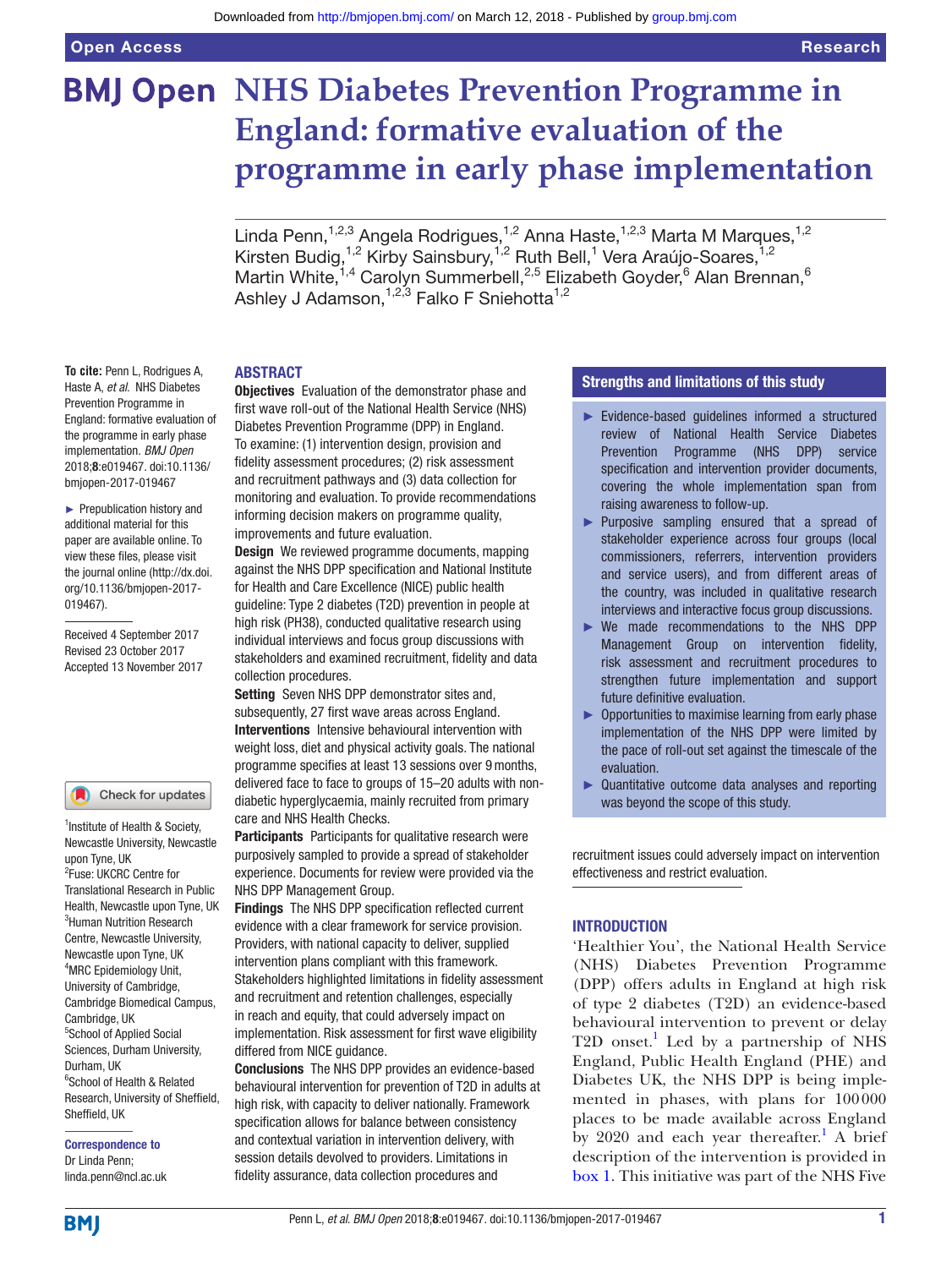#### Box 1 Description of the National Health Service (NHS) Diabetes Prevention Programme (DPP) risk assessment and intervention

<span id="page-2-0"></span>The NHS DPP, an evidence-based behavioural intervention to prevent or delay the onset of type 2 diabetes (T2D) in people at high risk, is being made available to adults in England, aged over 18 years with non-diabetic hyperglycaemia (NDH), who are mainly identified through primary care and NHS health checks. The programme is commissioned and funded nationally and implemented by national and regional teams. In the first wave of implementation, recruitment includes from existing NHS records of people with NDH. Eligibility is based on glycoslyated haemoglobin A1c (HbA1c) value 42–47 mmol/ mol (6.00%–6.49%) or a fasting plasma glucose FPG value 5.5–6.9 mmol/L within the 12 months prior to referral. In the first wave of implementation, each of the four national provider organisations will also recruit from community settings in one of their allocated intervention sites. These community-based recruitment pilots are being evaluated. The NHS DPP evidence-based behavioural intervention is specified in accordance with a national framework, with core goals of weight loss, improved diet and increased physical activity, and with the use of behaviour change techniques in intervention delivery. The specification and provider contracts require the intervention to be delivered face to face to groups of 15–20 adults with NDH over at least 13 sessions (totalling 16 hours) with a minimum of 9 months' duration. The initial provider contract terms are for 2 years before contract renewal, which will provide the first opportunity for any major variation to the programme.

Year Forward View,<sup>[2](#page-10-1)</sup> which emphasised the importance of prevention and public health to the sustainability of the NHS and economic prosperity of Britain.

Tackling the increase in T2D is vital to the sustainable future of the NHS. $3$  In 2015, 3.8 million people in England aged over 16 years had diabetes.<sup>[3](#page-10-2)</sup> Prevalence of diabetes is greater in areas of socioeconomic depri-vation,<sup>[4](#page-10-3)</sup> and people from south Asian and black ethnic groups are twice as likely to have diabetes compared with people from white or other ethnic groups (15.2% vs 8.0%, respectively).[3](#page-10-2) About 90% of people with diabetes have T2D, which is linked to obesity and largely preventable. Costs to the NHS for T2D treatment are currently £8billion each year, and T2D is increasingly affecting younger and working age people.<sup>[5](#page-10-4)</sup>

Effectiveness of complex behavioural interventions, often referred to as lifestyle interventions, to prevent or delay T2D onset in people at high risk was first demon-strated in randomised controlled trials (RCTs) in Finland<sup>[6](#page-10-5)</sup> and the USA.<sup>[7](#page-10-6)</sup> These RCTs were conducted in adults with impaired glucose tolerance (IGT) (ie, blood glucose values between 7.8 mmol/L and 11.1mmol/L 2hours after a standard  $75$  g oral glucose tolerance test $^{8}$  $^{8}$  $^{8}$ ). The first T2D prevention RCT in England was based on the Finnish Diabetes Prevention Study (DPS) protocol and demonstrated a similar T2D risk reduction of 55% in the inter-vention compared with the control group.<sup>[9](#page-10-8)</sup> Subsequently, studies in different populations have shown the beneficial effect of lifestyle intervention in reducing T2D onset in adults at high risk, including translational programmes

delivered in primary care or community settings, some of which were implemented on a large scale.<sup>10</sup> However, the risk reduction in translational programmes was generally less than in the early trials. Pooled T2D risk reduction of 26% in those receiving an intervention compared with usual care was reported in a recent review of pragmatic lifestyle interventions for diabetes prevention in UK routine practice commissioned by PHE to inform the specification of the English NHS DPP.<sup>[11](#page-10-10)</sup>

#### Demonstrator site phase and first wave implementation of the NHS DPP

In 2015, seven 'demonstrator sites' from across England were selected to provide a variety of T2D prevention programme models and populations, offering examples of intervention service delivery to inform subsequent NHS DPP development and roll-out. The first wave of the NHS DPP was then commissioned nationally, to be implemented by a national and regional team, and delivered by four provider organisations that had capacity to deliver the intervention across England. First wave NHS DPP roll-out started in May 2016 in 10 of the first wave areas, where referrals to the programme began between June and September 2016. In June 2016, roll-out continued, to include the remaining 17 first wave areas where referrals to the programme began between August and November 2016. First wave areas were invited to participate in mini-competitions that set out local context and related needs to inform local variations in intervention provision. The mandate for the first wave referred to generation of at least 10000 referrals, with up to 20 000 NHS DPP places to be made available in 27 areas, across England.

Our independent formative evaluation, of the demonstrator site phase and first wave implementation of the NHS DPP, was commissioned by the UK Department of Health to inform subsequent NHS DPP implementation and evaluation. We examined: (1) intervention design and provision, in relation to the evidence base, and procedures to assess intervention fidelity; (2) risk assessment procedures and recruitment pathways; and (3) data collection, monitoring and evaluation. We provided detailed and explicit recommendations, based on findings from the formative evaluation, to inform the national programme management group and other decision makers on programme quality, improvements and future implementation and evaluation.

#### **METHODS**

#### Framework for evaluation

In planning the evaluation, we drew on the Medical Research Council (MRC) guidance for development and evaluation of complex interventions to improve health $12$ and the MRC guidance for process evaluation of complex interventions to improve health.<sup>13</sup> Evaluation methods included structured document review, comparing the programme with the recommendations in National Institute for Health and Care Excellence (NICE)  $PH38$ ,  $^{10}$  and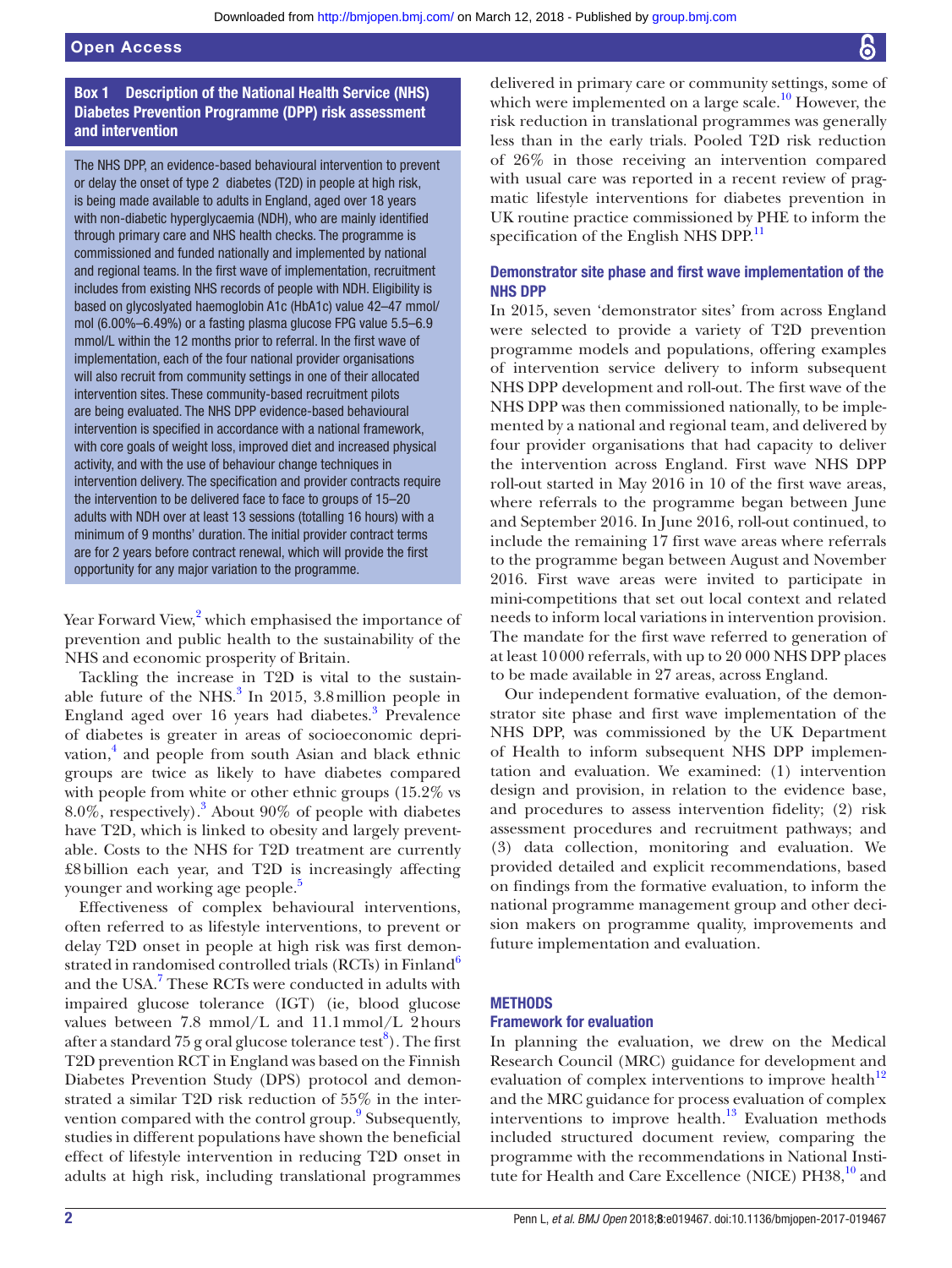Box 2 Social factors, service specification and fidelity assurance: qualitative research themes and illustrative quotes

#### <span id="page-3-0"></span>Social factors

*Benefit of group support*: 'It was just [being] in a group and that was good…we've made friends with each other. I think it helps'. (Interview, service user 18, female, age 76 years)

'We're all in the same boat, yes, it's lovely. I'll miss them when it's finished'. (Interview, service user 4, female, age 52 years) *Challenge of socialising and behaviour change*: 'When you go to somebody's home and they've invited you in and they've prepared a meal for you, it's very difficult to say, "I won't eat that. I can't eat that. I shouldn't eat that." ' (Interview, service user 3, female, age 61 years) *Influence on others:* 'Yes, I also got my brother into it you know, my older brother he started coming to the gym with me. Plus when this is over my wife is coming to the gym with me'. (Interview, service user 16, male, age 67 years)

'And they're spreading the message… We know they go away, not only just talking to their family, but they take the ideas to the workplace, to their friends' . (Focus group, workshop 1)

'So their lives will be better, but also, maybe their friends and family might get a few tips, and they might be better'. (Interview, intervention deliverer 7, male, age 44 years)

#### Service specification

*Flexibility and use of intervention scripts*: 'The way the conversation goes with the patient determines, a lot of the time, which script you would base your (information) on, because quite often you'll find the conversation will bring out something they're not sure of'. (Interview, intervention deliverer 15, female, age 58 years)

*Tailoring and adaptation*: 'You can use the national model and tailor it to the local one and look at the ethnicity and devise the programme accordingly to fit your community'. (Focus group, workshop 1) 'You have to adapt the course for a whole range of intellectual abilities,… And different cultural understandings'. (Interview, local commissioner 1, female, age 57 years)

*Progressive variation:* 'As people start to work through the backlog and people understand slightly more about what works and what doesn't work there can be more variation'. (Focus group, workshop 2)

#### Fidelity assurance procedures

*Staff qualities and training*: 'They don't have to be diabetes specialists, but I think they need to be specialist trained in order to actually deliver a high level of intervention programme … you don't want the confidence and authority without knowledge'. (Focus group, workshop 1)

'I think [the deliverer] is a very likeable person, easy to listen to and quite clearly was quite keen on her subject'. (Interview, service user 7, male, age 71 years)

'I trained as a nurse. I've also done my level two gym instructor, level three GP exercise referral, currently studying towards level 4; dealing with diabetic and obese clients'. (Interview, intervention deliverer 12, female, age 30 years)

'It's behaviour change, motivational interviewing, brief advice, brief intervention and all those kinds of behaviour change qualifications and experience'. (Interview, intervention deliverer 1, male age 35 years) *Mentoring and refresher training:* 'I watched how other people deliver it, just to give myself a little bit more confidence, really'. (Interview, intervention deliverer 8, female, age 51 years)

'I think refresher training is always good. Things are always changing, new research is coming out, there are new guidelines. So refreshing is

**Continued** 

#### Box 2 Continued

important just to keep up to date'. (Interview, intervention deliverer 12, female, age 30 years)

qualitative research involving individual interviews and interactive focus group discussions with key stakeholders, including service users. $^{14}$  In this paper, we report brief details of methods and key findings.

#### Research governance and ethics

All interview and focus group participants gave written informed consent to take part. Research governance and reporting strategies were agreed between the evaluation team and the UK Department of Health, Research Development Directorate (which commissioned the evaluation) and the National Institute for Health Research (NIHR) School for Public Health Research (which funded the research).

# Methods to address objectives

#### Document review

We reviewed and appraised programme documentation by systematically mapping written information supplied by providers (using demonstrator site applications and first wave provider procurement prospectuses in separate reviews) and the NHS DPP service specification, against recommendations in NICE guidance PH38,<sup>[10](#page-10-9)</sup> equality indicators,  $15 \times 16$  fidelity,  $17 \text{ data}$  $17 \text{ data}$  collection and quality assurance procedures. We defined fidelity to mean 'intervention delivered as intended' thus encompassing components of adherence to specification and compe-tence to deliver the intervention.<sup>[17](#page-10-15)</sup>

#### Patient involvement

Patients were involved in review of intervention materials designed for service users and the service user questionnaires that were drafted as part of this research.

#### Qualitative interviews and interactive focus-group workshop discussions

We used individual semistructured interviews  $(n=62)$ , conducted mostly by telephone, and interactive focus group discussions, delivered through two full day workshops each with three by three parallel 1hour sessions (total [18](#page-10-16) hours), to explore stakeholder experiences.<sup>18</sup> Purposive sampling was used to obtain a spread of experience across four stakeholder groups: local commissioners, referrers (mostly healthcare professionals), intervention providers and deliverers, and service users (all service users were interviewed in the demonstrator site phase). Topics addressed included intervention provision (participant experience, access and equity, fidelity of intervention delivery and staff training), referral and recruitment pathways, data collection and sustainability of behaviour change.[13 19](#page-10-12) We used the NHS DPP logic model diagram, which detailed resources, actions and outcomes, as a visual aid in focus group discussions. All focus groups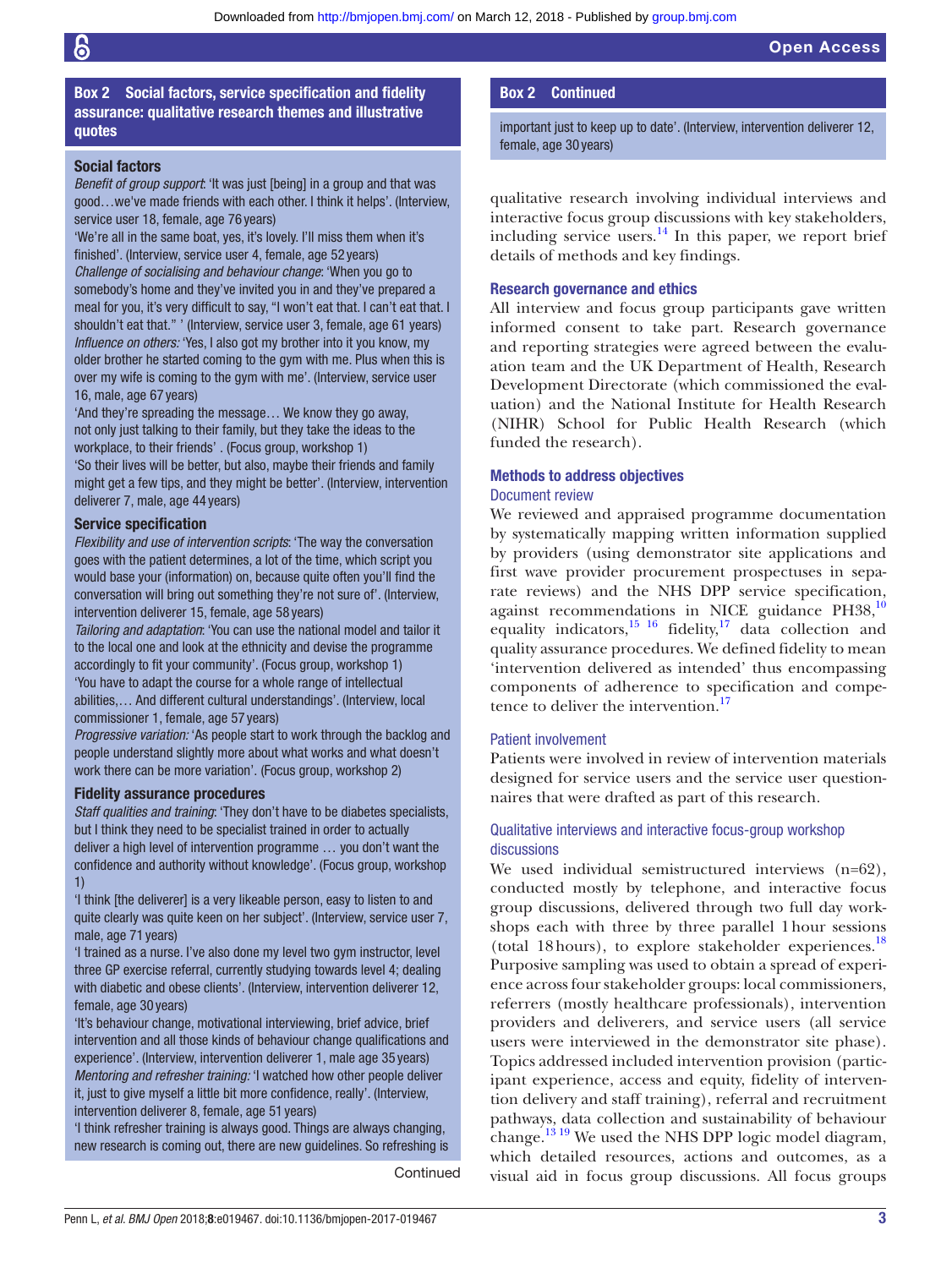and interviews were digitally audio recorded, transcribed and analysed using the Framework method.<sup>18</sup> Early findings were used to inform later interviews and focus group discussions, with the aim of achieving thematic saturation. Qualitative data were collected, coded and checked by AR, AH, LP, KB and MMM with use of NVivo V.10 to facilitate data management.<sup>20</sup>

#### Data collection for monitoring and evaluation

To inform subsequent evaluation of NHS DPP implementation and equity, we explored data collection and fidelity assessment procedures by comparing data collected in demonstrator site programmes and data in the NHS DPP 'minimum data set' (ie, the list of data items that each national provider organisation in the first wave NHS DPP implementation was contractually committed to collect) with data requirements detailed in NICE PH38.<sup>10</sup> We used qualitative research findings to develop tools for use in intervention feasibility, acceptability and fidelity assessment, and we invited stakeholder feedback to refine these tools. We worked with a key provider contact to coproduce a flow chart of recruitment pathway data and examined T2D risk factors using risk scores validated in a UK population (QDiabetes, $^{21}$  Cambridge Risk Score, $^{22}$  the Finnish Diabetes Risk Score<sup>23</sup> and the Diabetes-UK risk score). $^{10}$  $^{10}$  $^{10}$ 

#### **FINDINGS**

The NHS DPP Management reported that: (1) from 1 April 2015 to 31 March 2016: 6577 people at high risk were referred to the seven demonstrator site programmes (94% of the target) and of these 3165 people (48% of those referred) started the intervention; (2) from 1 April 2016 to 31 March 2017: 3170 people were referred to the four ongoing demonstrator site programmes and of these 2220 people (71% of those referred) started the intervention; and (3) from 1 April 2016 to 31 March 2017: 43 606 people with NDH were referred to first wave programmes (116% of the target). Given the expected

time lag between referral intervention uptake and data monitoring, the management group reported that 49% of those referred up to 31st January 2017 had attended the initial programme assessment by 31 March  $2017.^{24}$  $2017.^{24}$  $2017.^{24}$  The management group also reported that financial support had been given to local health economies to facilitate demonstrator site programmes and first wave implementation of the NHS DPP.

#### Intervention provision, in relation to the evidence base, and procedures to assess fidelity of intervention delivery

We noted discrepancies between the detailed guidance on behaviour change techniques (BCTs) in NICE PH38<sup>[10](#page-10-9)</sup> and the sparse information on BCTs in the draft NHS DPP service specification that was supplied to us during the demonstrator phase. However, the NHS DPP service specification was updated for the first wave to include more detail on BCTs and a theory of change<sup>[13](#page-10-12)</sup> (logic model). First wave provider documents linked standard BCTs with their expected mechanisms of action, BCTs for sustained behaviour change were often included and all providers detailed staff training on behaviour change strategies and use of theory-driven BCTs. Additional detailed description of intervention component mapping are provided as appendix A (online [supplementary file 1](https://dx.doi.org/10.1136/bmjopen-2017-019467)). Intervention fidelity procedures, including staff qualifications and training, were assigned as provider responsibilities. All first wave provider documents set out dietary and physical activity advice that complied with the NHS DPP service specification (as was required in the procurement process) and included detailed session plans with information about weight loss and regular weighing of participants. Intervention duration and intensity also complied with the service specification, although session distribution differed between providers, as shown in [table](#page-4-0) 1.

Documented variation between first wave providers on additional services included free access to local exercise facilities, signposting to NHS choices for weight  $loss<sup>25</sup>$  $loss<sup>25</sup>$  $loss<sup>25</sup>$ and free access to Slimming World online.<sup>26</sup> Provision

<span id="page-4-0"></span>

| First wave intervention delivery approach across providers<br>Table 1 |                                                                                                                                                    |                                     |                                                      |                                                                                                                                                |  |  |
|-----------------------------------------------------------------------|----------------------------------------------------------------------------------------------------------------------------------------------------|-------------------------------------|------------------------------------------------------|------------------------------------------------------------------------------------------------------------------------------------------------|--|--|
|                                                                       | <b>National providers</b>                                                                                                                          |                                     |                                                      |                                                                                                                                                |  |  |
|                                                                       | A                                                                                                                                                  | В                                   | C                                                    | D                                                                                                                                              |  |  |
| Core sessions                                                         | Six group closed core<br>sessions (of 90 min), held<br>on alternate weeks                                                                          | Six group sessions, held<br>weekly  | Four group core sessions<br>(of 90 min), held weekly | One (individual session)<br>and seven group sessions<br>(of 60-90 min), held<br>weekly                                                         |  |  |
| Follow-up/<br>maintenance<br>sessions                                 | One individual review<br>session (of 60 min) held at fortnightly Six sessions<br>month 3<br>Four open group<br>maintenance sessions (of<br>60 min) | Four sessions, held<br>held monthly | Nine maintenance<br>sessions, held monthly           | Six programmed support<br>contacts over the<br>12 months of the Diabetes<br>Prevention Programme,<br>held at months 2, 3, 4, 5,<br>6, 9 and 12 |  |  |
| <b>Review sessions</b>                                                | Follow-up<br>reviews, held at 6 and<br>9 months                                                                                                    | Two review sessions                 |                                                      |                                                                                                                                                |  |  |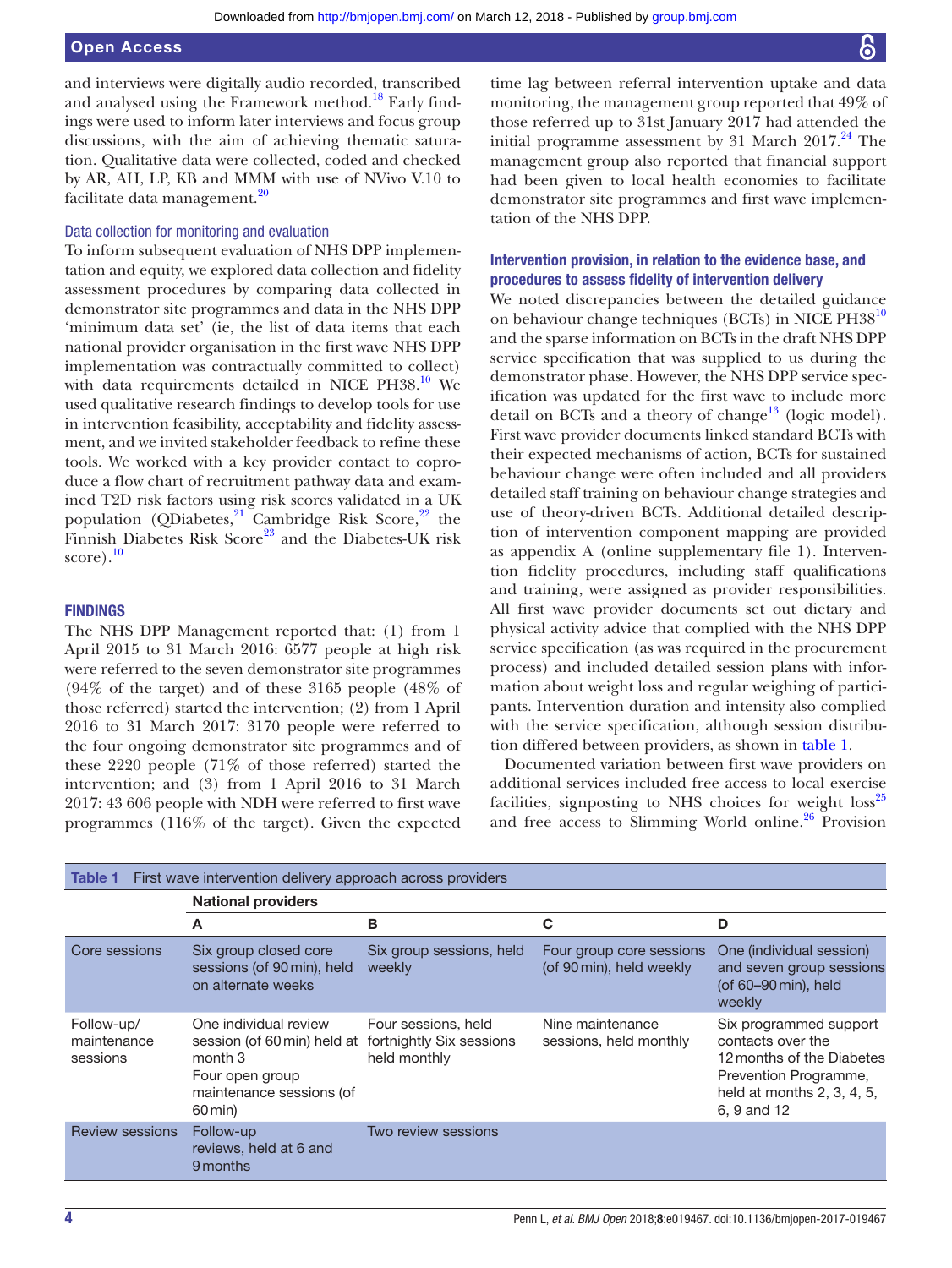<span id="page-5-0"></span>

| $\sim$                                          |                              |                                 |                                 |  |  |
|-------------------------------------------------|------------------------------|---------------------------------|---------------------------------|--|--|
|                                                 |                              |                                 |                                 |  |  |
| Qualitative research participants<br>Table 2    |                              |                                 |                                 |  |  |
| Stakeholder group                               | <b>Individual interviews</b> | Focus groups (WS1)              | Focus groups (WS2)              |  |  |
| Local commissioners                             | n=13 (6 m, 7 f) 26-49 min    | $n=6(3 m, 3 f)$                 | $n=21$ (6 m, 14f)               |  |  |
| Referrers/healthcare professionals              | n=10 (5 m, 5 f) 23-45 min    | $n=2(1 \text{ m}, 1 \text{ f})$ |                                 |  |  |
| Intervention deliverers (demonstrator<br>phase) | n=15 (4 m, 11 f) 21-65 min   | $n=6(1 \text{ m}, 5 \text{ f})$ |                                 |  |  |
| First wave provider key contacts                | $n=3$ (1 m, 2 f) 60 min      |                                 | $n=3(1 \text{ m}, 2 \text{ f})$ |  |  |
| Service users (demonstrator phase)              | n=20 (9 m, 11 f) 23-39 min   | $n=1$ (1 f)                     |                                 |  |  |

f, female; m, male; WS, Workshops at Newcastle University London campus: WS1: (23 March 2016): WS2- (12 December 2016).

of single sex groups and accessible venues, to address equality issues, were set out in provider plans. However, it remained unclear how realisation of different adaptations to the programme will be triggered or how they will be prioritised within a proportionate universalism frame-work (as outlined in the Marmot Review).<sup>[27](#page-10-24)</sup> The wide range of possible adaptations, presented by providers, risks accountability in the absence of explicit plans to monitor the impact of specific adaptations. Document review identified that fidelity procedures, including staff qualifications and training, were assigned as provider responsibilities. There were limited contractually agreed fidelity procedures that were applied in common across all providers.

A summary of qualitative research participant interviews and focus groups is provided in [table](#page-5-0) 2.

Themes identified through qualitative research of stakeholder perspectives included: social factors, such as group support, socialising and influence of service users on other people; service specification, such as flexibility and use of intervention scripts, tailoring, adaptation and progressive variation in intervention provision; and fidelity procedures, including staff qualities and training, mentoring and refresher training. Service users benefited from the peer support of their DPP group and some spoke about social support from family and friends. They also highlighted some challenges and opportunities in the social nature of the DPP target behaviours. Intervention delivery staff spoke about flexibility in their delivery of the intervention and how this might change with context and experience. Staff qualities and fidelity procedures were also discussed, with consensus on the importance of these. Illustrative quotes for these themes are provided in [box](#page-3-0) 2.

Concerns about sustainability, post-NHS DPP intervention provision and the importance of linkage with existing services were important themes. The opportunity to make use of the NHS DPP to promote health messages was highlighted. Illustrative quotes for these themes are provided in [box](#page-5-1) 3.

#### Risk assessment procedures and recruitment pathways

Document review showed that referral was via primary care or NHS Health Checks<sup>[28](#page-10-25)</sup> in all demonstrator sites and some also reported community-based recruitment, but allocation of recruitment responsibilities lacked clarity.

Risk communication<sup>[29 30](#page-11-0)</sup> procedures were reported in one demonstrator site only. In the NHS DPP first wave, agreements with local health economies covered referral targets, with recruitment being clarified as a provider responsibility, hence partnership working was required. In the demonstrator site phase, community-based awareness raising in black and minority ethnic communities was included in baseline documentation. Community-based recruitment was contracted in four of the first wave areas (one for each provider) in order to consider additional future recruitment approaches for harder to reach groups.

**Open Access** 

#### Box 3 Sustainability, postintervention provision, linkage with existing services and opportunity to promote health messages: qualitative research themes and illustrative quotes

<span id="page-5-1"></span>*Sustainability, postintervention provision:* 'There are enormous funding pressures on so many of our services that to argue for investment in prevention is quite a difficult ask'. (Interview, local commissioner 7, female, age 60 years)

'Yes, and if it's not worked, there should be something else, because that's what the whole point is isn't it, it's to try and stop this diabetes epidemic? To try to reduce the amount of NHS time that will need to be spent on people who become diabetic and the problems that that causes'. (Interview, service user 19, female, age 66 years) 'I feel healthier, I feel more positive and I feel very determined not to

let this thing happen to me if I can do anything about it'. (Interview, service user 3, female, age 61 years)

*Linkage with existing services:* 'We don't have a lot of money to commission these things, we're just looking at the best ways of working, so we're linking it to other things as a borough'. (Focus group, workshop 2)

'It's trying to bring your local services along that same journey, isn't it so they're working together right from the very start of the programme'. (Focus group, workshop 2)

*Opportunity to promote health messages:* 'It's an additional resource in the community that people are more networked and actually link in with each other'. (Focus group, workshop 2)

'Maybe [add] conversations about how they could be sharing their knowledge with their family- are they improving their family meals'. (Focus group, workshop 1)

'Using the Diabetes Prevention Programme as a launch pad for a wider public debate on food, sugar tax, population level risk'. (Local commissioner 4, male, age 63 years)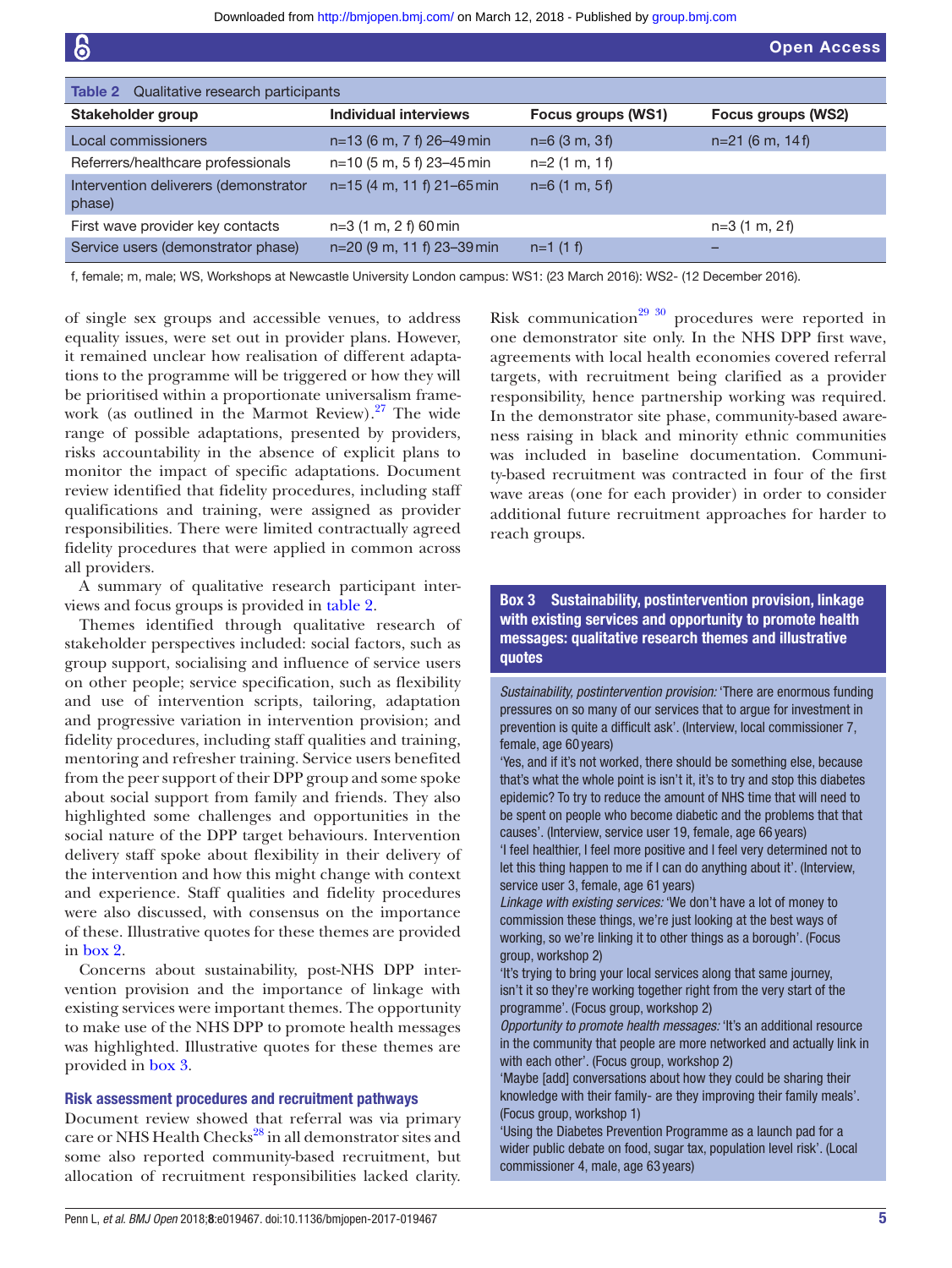#### Box 4 Risk assessment procedures and recruitment pathways: qualitative research themes and illustrative quotes

#### <span id="page-6-0"></span>Crucial role of primary care in recruitment, allocation of supportive resource and effective risk communication: 'The ones [GP practices] with incentives have got started much quicker'. (Focus group workshop 2)

'The real driver for that response rate has been the fact that letters have been from GP practices'. (Focus group workshop 2) 'Push the idea that it is in the GPs financial interest also to get involved'. (Focus group workshop 2)

'Because sometimes, the practice managers can be the gate keepers and … the practice manager says [to a referrer] "No, you've got to do your influenza clinic" '. (Focus group workshop 1)

'If you've only got one side driving it's going to be a struggle'. (Focus group workshop 2)

'Health professionals across the board should be having much more information in their minds so they can have that brief intervention, that brief every contact counting'. (Focus group workshop 1)

' For me, one of the main elements is not the eligibility… It's the communication of risk. In terms of a conversion rate I think that's really, really important'. (Focus group workshop 2)

#### Contextual challenges, equality and community-based recruitment:

'We have a huge geographical area… with a very dispersed population and we're also very remote. We don't have providers knocking on our door because it [intervention delivery across a wide rural area] is not viable'. (Focus group workshop 2)

'We are getting what they call the low hanging fruit to start with. The longer it goes on the harder it is going to be to identify people and to get them to engage*'.* (Interview, local commissioner 3, female, age 58 years)

'If we really want to target the clients that we really want to engage with, it's about...working with those community leaders'. (Focus group workshop 1)

'We're using community based settings all over…we try to make sure they're on a bus route'. (Interview, intervention deliverer 14, female age 52 years)

#### Local commissioners, shared learning and allocation of roles and responsibilities:

'I would have a plea as to a repository of information, so that we can look at different letter templates that have been successful'. (Focus group workshop 2)

'I have come along today and listened to people with real experience in it… lessons learnt, different uptakes… none of that's shared and that sort of sharing would save us a load of work'. (Focus group workshop 2)

'We are going to change our referral pathway and get practices to phone patients because we have learnt from other areas there's a much higher conversion rate'. (Focus group workshop 2) 'What was the role of NHS England? What was the role of the local partnership? What was the role of the provider? That's a whole roles and responsibility difficulty around the tripartite arrangement. For me if something goes wrong, I'd be thinking, "Well, how do you deal with it?" '. (Focus group workshop 2)

Qualitative research highlighted respondents concerns and challenges around referral and uptake including: the crucial role of primary care in recruitment, allocation of

resources and training to support this role and effective risk communication; contextual factors, equality issues and the need for community based recruitment; and the difficulties of intervention provision in sparsely populated rural areas. Local commissioners flagged the benefit of shared learning to maximise efficiency in the referral pathway and the difficulties in understanding the allocation of roles and responsibilities. Illustrative quotes in support of these qualitative research themes are provided in [box](#page-6-0) 4.

In the demonstrator site phase risk score use and blood testing were documented, with the Diabetes UK risk score<sup>10</sup> and HbA1c blood test being the usual measures. The service specification for the NHS DPP first wave relied exclusively on assessment of NDH as the criterion to determine high risk for intervention eligibility, and risk scores were not used.

#### Data collection to support monitoring and evaluation

Demonstrator site data collection was usually documented in terms of primary care data systems. First wave providers were contracted to collect a 'minimum data set' of items. However, there were uncertainties regarding data collection procedures and measurement protocols, with potential for variation between providers. We noted variation between providers in collection of data additional to items in the minimum data set (such as dietary data). First wave providers were required to notify general practitioners when people were discharged from the NHS DPP and to liaise locally to ensure these data could be integrated in clinical systems. However, in focus groups with local commissioners, reporting procedures to inform timely local public health monitoring of the NHS DPP was raised, and the need for better data sharing and timely feedback to monitor local intervention progress, in relation to referral targets and process outcomes, was a strong theme in focus group discussions. Timescales in relation to learning from the demonstrator sites were also highlighted, with the pace of roll-out being viewed as an important limitation and missed opportunity.

Documentary information on data collection to monitor recruitment routes and intervention uptake was limited. This limitation was also identified through qualitative research on recruitment in relation to subgroups (eg, gender and ethnicity) and type of contact (eg, mail-drop, face to face or phone). However, the need to balance data collection with respondent burden to avoid detrimental impact on participant engagement, especially where there might be language or literacy issues, was highlighted.

We identified risk assessment and referral costs as contributors to the overall costs and efficiency of NHS DPP implementation. Attribution of these costs (eg, to primary care) and how they might be included in economic analysis of the NHS DPP in later phases was unclear. Comparison of the NHS DPP minimum data set with incident risk score data is detailed in [table](#page-5-0) 2. In qualitative research local commissioners and intervention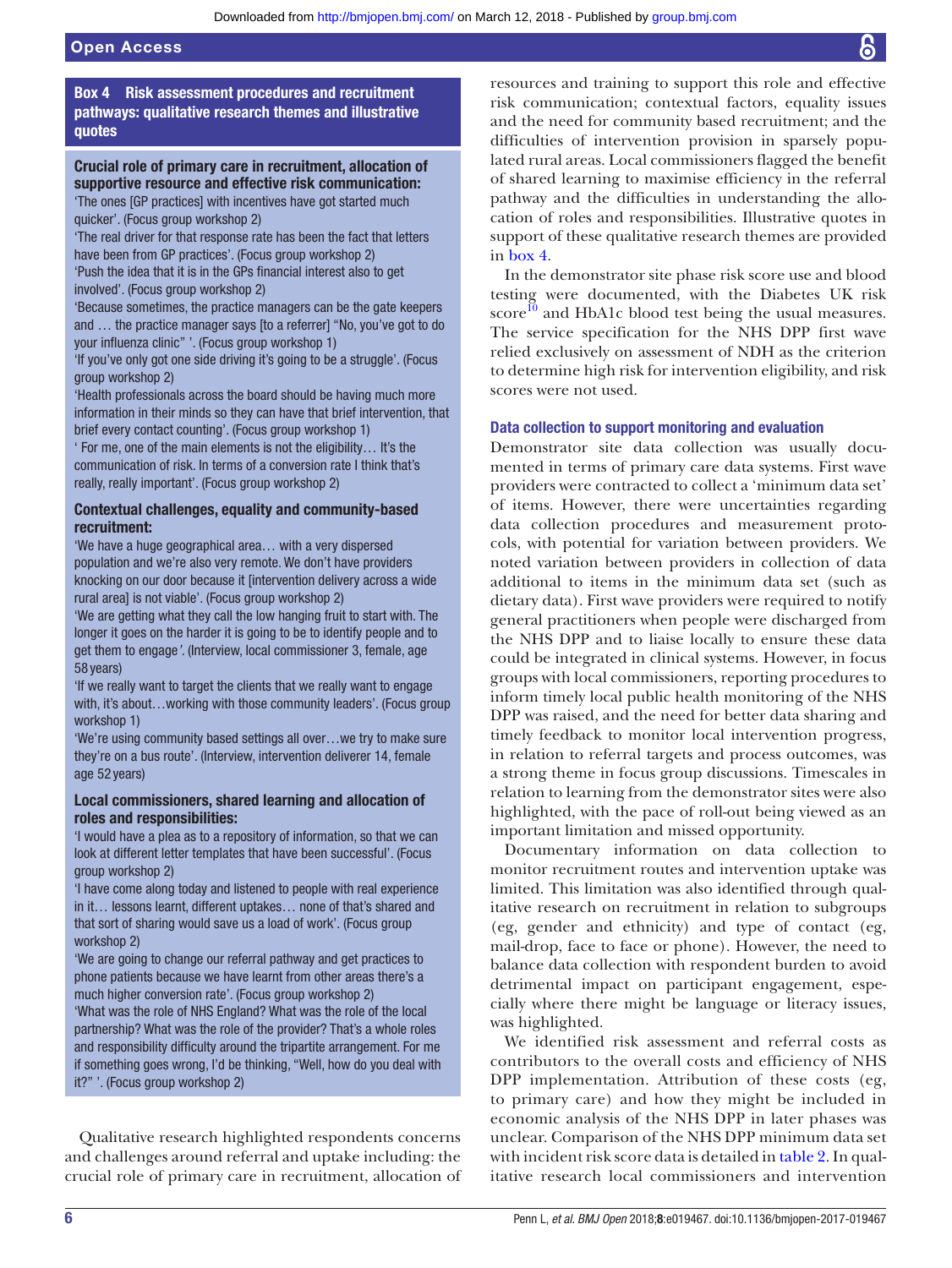Box 5 Monitoring, evaluation and data collection: qualitative research themes and illustrative quotes

#### <span id="page-7-0"></span>Data sharing and timely feedback to monitor local intervention progress and learn from the demonstrator sites

'NHS England have commissioned a CSU (commissioning support unit) to do a lot of data reporting, and extraction from the providers. So I'll be expecting to have regular reporting from them. I think the intention, as well, is to have relatively regular meetings with the provider themselves. With the coding that we have on [GP data base]we should be able to see on there certainly the number of people who've been referred, and then there should be coding going back into [GP data] I would hope as well. So we should be able to see the number of people who've completed.

'In terms of the quality of the actual intervention itself, I think we will be probably relying on patient questionnaires, and other qualitative feedback that's provided. I think it's within the service specification, and data reporting, that they need to do that. So we'll probably rely on that I think'. (Interview, local commissioner 2, male, age 33 years) 'You would look at the outcomes of the service that was being provided and saying, "If that is not achieving the long-term changes then do we need to look at changing it or trying something different? That is the same I think with most commissioning, if the service you are commissioning isn't providing the outcomes you need it to achieve then you have to look again" '. (Interview, local commissioner 3, male age 58 years)

'I don't think the timescales have been good at all. I'm very disappointed that the demonstrator sites haven't been demonstrator sites at all, because we're barely up and running and the national provider's almost been procured. I don't know where all the learning is going. I think if the pilot programmes had been allowed a little bit more time to set up and to run, and then for them to conclude, and then take the learning from that to fashion, nationally, what it is that's going to be provided then I think that would have been a lot better, but I think this short-termism has not enabled people to really get to grips with learning'. (Interview, local commissioner 1, female, age 57 years)

#### Data to monitor recruitment routes and intervention uptake

'If we wanted to do some local health equity audit and look at whether the right people were getting into the right programmes, would we actually get the level of data that would enable us to do that? I think that at that stage NHS England said they didn't know. As far as I am aware that is probably still the case'. (Focus group workshop 2)

#### HbA1c testing and values

'And out of 307 [number referred] 10 have been ineligible for the programme after they've gone through the test, because the provider will test them again, their HbA1c'. (Focus group workshop 2) 'I mean there is the group who have just slipped into diabetes. That is a tricky area as well because they can't be offered the programme'. (Focus group workshop 2)

'The problem is when you get a different result from a point-of-care (HbA1c) testing from the venous testing that's gone on beforehand through a GP, or other parts of primary care'. (Focus group workshop 2)

providers expressed concerns about HbA1c testing and eligibility including: what to do when test values were just over the upper limit, when there were differences in repeated tests and when there were discrepancies between point of care values compared with standard venous blood test values, which could adversely impact outcome evaluation<sup>[31 32](#page-11-1)</sup> (iii)). New guidance on eligibility criteria and HbA1c measures was issued in early 2017 by the NHS DPP implementation team, following a consultative exercise, to address eligibility issues. Illustrative quotes in support of these qualitative research themes are provided in [box](#page-7-0) 5.

#### **DISCUSSION**

#### Principal findings

The NHS DPP first wave specification reflected the evidence base<sup>10</sup> and provided a service framework with sufficient flexibility to support balance in intervention delivery between consistency and limited variation to accommodate local contextual and cultural adaptations.<sup>33</sup> Providers, with capacity to deliver NHS DPP compliant interventions on a national scale, were commissioned to deliver the intervention in 27 first wave areas. Responsibility for detailed session planning was devolved to intervention providers. Procedures to ensure fidelity of intervention delivery lacked clarity and were reliant on provider driven (internal verification) procedures with $34$  inevitable variation between providers. How variations in intervention provision (eg, to accommodate cultural adaptations) within each provider organisation were prioritised, triggered, actioned and monitored $27$  were unclear and this omission is likely to compound uncertainties regarding fidelity of intervention delivery and adversely impact on effectiveness, evaluation and monitoring for service improvement.

First wave NHS DPP risk assessment procedures differed from NICE guidance.<sup>10</sup> Recruitment of people with an existing primary care NDH record might be considered a reasonable and pragmatic first wave strategy, because these people are known to be at risk of T2D. However, modification will be needed in subsequent phases to improve consistency and equity in relation to risk stratification. Concerns regarding reliability of point of care HbA1c testing will affect outcome evaluation.[31 32](#page-11-1) Distribution of stakeholder responsibilities and resources to support recruitment, staff training, linkage to other services, sustainability of the programme and behaviour change maintenance require clarification to maximise likely effectiveness of the programme going forward.

Collection of a common 'minimum data set' by providers supported basic monitoring, but additions to these data, such as including quality of life assessment<sup>[35](#page-11-4)</sup> (now added) and data on routes to recruitment, risk factors and participant behaviours, will be needed to support evaluation and programme improvement.

#### Strengths and limitations of the evaluation

We applied a systematic approach, in both demonstrator site and first wave evaluations, to appraise the baseline programme documents. We appraised elements across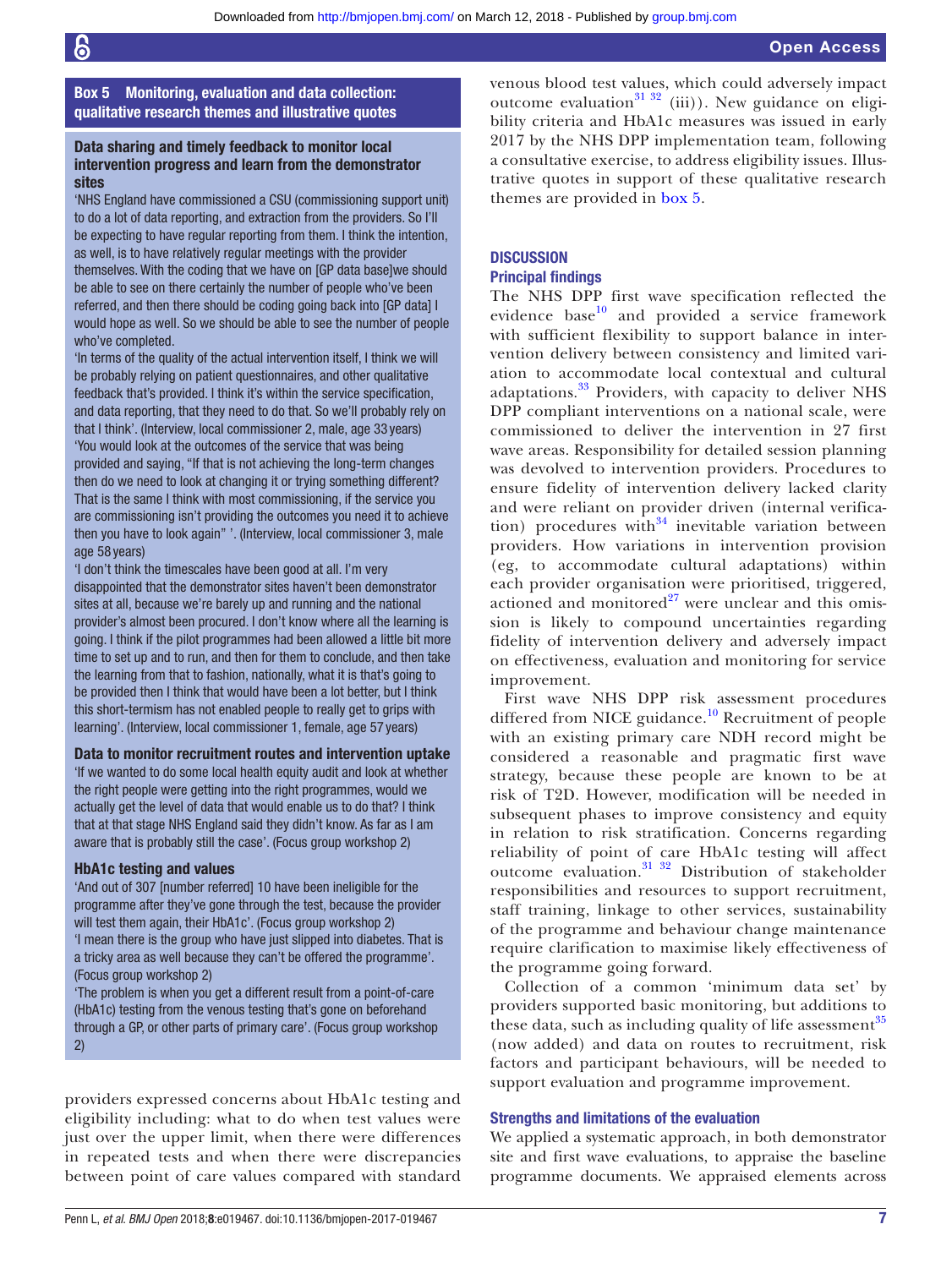the entire programme of activities from awareness raising to follow-up, avoiding a narrow focus on intervention delivery. We used recommendations in NICE guidance<sup>[10](#page-10-9)</sup> to structure the review and appraisal of service specification and provider documents, thus assessing the service specification in relation to the evidence base: an approach that might be transferable to other intervention programmes. The decision to start with a demonstrator site phase was an innovative and potentially influential initiative. However, the pace at which the first wave of the national programme was rolled out, set against the time needed to conduct meaningful appraisal, made it difficult to maximise 'learning from the demonstrator sites' to inform the first wave NHS DPP, although this was the stated aim of the demonstrator site phase<sup>[1](#page-10-0)</sup> and of our evaluation. We explored procedures for assessment of fidelity in intervention delivery<sup>[17](#page-10-15)</sup> and worked towards the development of tools suitable for common assessment of feasibility, acceptability and fidelity that could be used across different providers within the programme.

A strength of our qualitative research was the inclusion of four stakeholder groups (local commissioners, healthcare professionals, intervention delivery staff and service users). Conducting interviews by phone maximised resource use and delivering focus groups in a workshop setting allowed several interactive discussions to take place within the time available for the project, but restricted the number of participants. The focus of our evaluation, at this early stage of programme roll-out, was on the broad issues of national programme specification and implementation strategies. Detailed exploration of site specific organisational strategies, and variations in these, that aimed to facilitate uptake of the programme in different localities will be of increasing interest as the programme becomes embedded across England. In individual interviews and interactive focus group discussions, stakeholders highlighted the importance of primary care in programme mobilisation. As the programme is rolled out across England, and it becomes embedded in healthcare, evaluation of local organisational strategies and their effect on implementation will be of increasing interest.

Evaluation findings were used to formulate recommendations in summaries of detailed reports that were supplied to the NHS DPP Management Group at prespecified intervals, as part of the commissioned evaluation requirements. The Management Group (intervention commissioners) categorised responses to these recommendations as: A) Recommendations implemented before the evaluation report was received; B) Recommendations implemented in response to the evaluation; C) Recommendations that might be considered for the next round of procurement; D) Recommendations deferred. Provision of recommendations, based on findings, was in line with the MRC (2008) framework for the implementation phase in development and evaluation of complex interventions to improve health. $12$ Liaison with the Management Group with regard to

#### Strengths and limitations in relation to other studies

mentation evaluation.

There is strong trial evidence for the effectiveness of behavioural intervention, with content and goals similar to those of the NHS DPP intervention, to reduce the risk of T2D in people at high risk.<sup>10</sup> Thus, the main challenge for the NHS DPP is in its implementation, especially with the ambitious scale of the project, with expected 100000 places to be made available each year from 2020 and pace of roll-out.<sup>[36](#page-11-5)</sup> To support implementation, there is a need to consider local contextual evidence. $37$  Although the demonstrator site phase was primed to do this, the pace of roll-out restricted the utility of this phase.

phases and facilitate the assessment of impact in imple-

The first wave NHS DPP was commissioned nationally to be delivered by four provider organisations. Detailed evaluation of local implementation of this model is of interest but was not the focus of our early phase evaluation. Other implementation models have been employed notably in Finland, $38$  the USA $36$  and Germany.<sup>[39](#page-11-8)</sup> The NHS DPP is specified according to a service framework, which devolves responsibilities that allow intervention providers some discretion on the balance between facilitator autonomy, which may maintain motivation, $40\frac{4}{11}$  and structured session plans, which may support consistency in intervention delivery. This framework specification model leads to inevitable variation between intervention providers in their approach. In the NHS DPP, variations between providers are controlled by the detailed service specification and number (four) of national providers. It is unclear how the balance between consistency and flexibility in intervention provision impacts effectiveness.

European guidelines for T2D prevention recommend reference to behaviour change theories and techniques in the design of appropriate interventions. $^{42}$  The Good Ageing in Lahti Region (GOAL) study from Finland, $43$ which succeeded the DPS, included the Health Action Process Approach (HAPA) behavioural theory.<sup>44 45</sup> This translational study informed the Greater Green Triangle (GGT) project in Victoria, Australia,  $46$  which in turn influenced more extensive diabetes prevention programmes in Australia.<sup>4748</sup> Both the GOAL<sup>43</sup> and GGT<sup>46</sup> 'real world' programmes demonstrated likely effectiveness. However, a review of reviews found increased effectiveness of physical activity and dietary interventions in people at risk of T2D to be associated with a cluster of behaviour change techniques rather than a particular theory.<sup>[49](#page-11-15)</sup> The HAPA model is included in the NHS DPP change theory, although it is not clear how it might be actioned. Listing behaviour change techniques with specific associated delivery strategies might be more effective and more informative for future evaluation.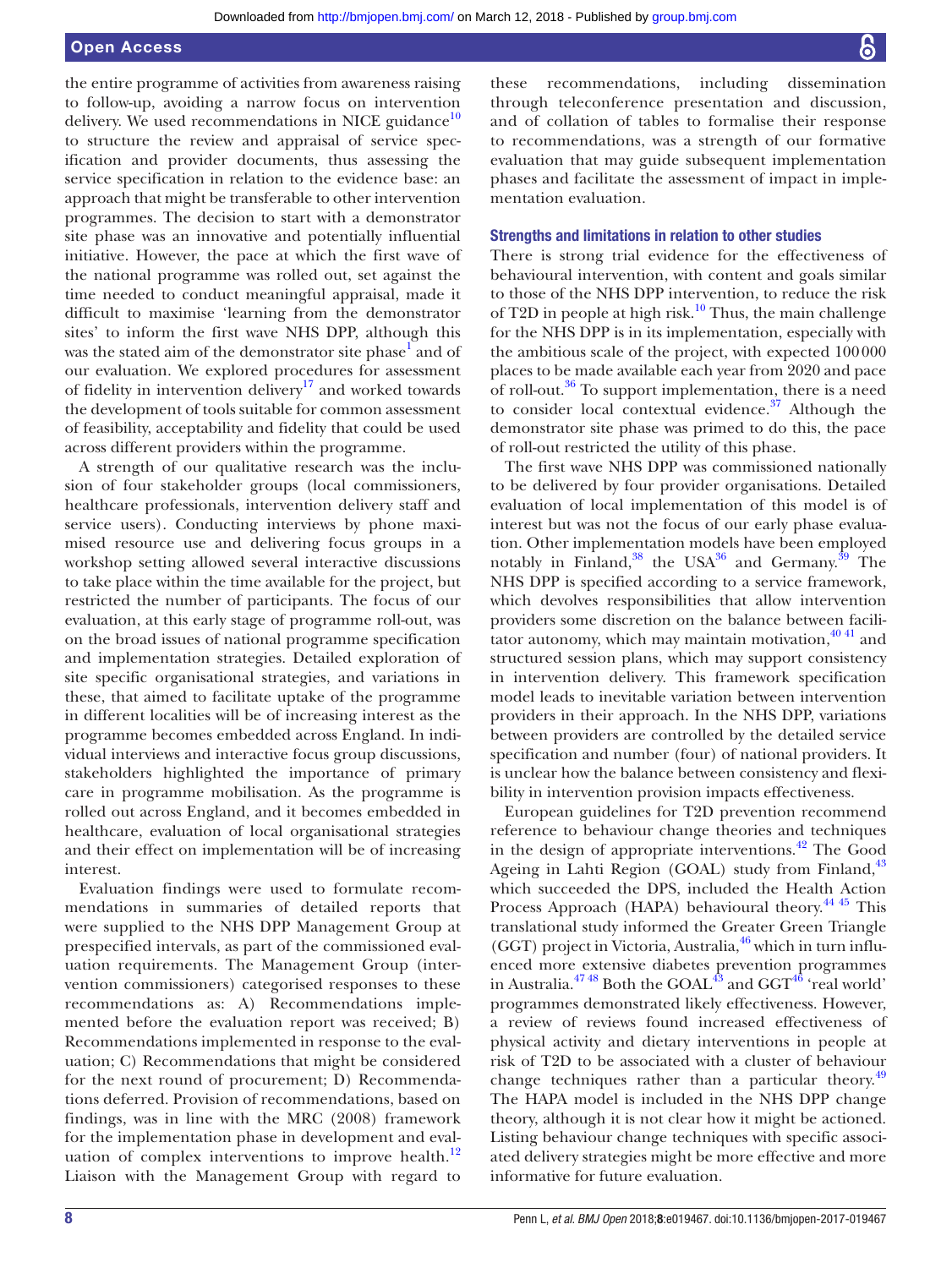Early diabetes prevention trial experiences suggest that their format, which included personalised individual behavioural consultation,<sup>50</sup> mean intervention duration of around 3years and the resource and respondent burden of risk assessment and detailed data collection, limits the external validity and utility of these research findings for large-scale implementation.<sup>[51–53](#page-11-17)</sup> In particular, the shift to more pragmatic risk assessment and groupbased intervention delivery is likely to impact adversely on effectiveness.[54](#page-11-18)

Diabetes incidence as the outcome of interest requires long-term follow-up. The NHS DPP stipulates a minimum 9 months of intervention, but longer follow-up is needed to properly assess diabetes incidence over time.<sup>10</sup> Changes to the National Diabetes Audit that are designed to facilitate longer term follow-up of NHS DPP service users and others with NDH have been implemented, thus providing support for long-term evaluation of the initiative. In other translational programmes, intermediate health and behavioural outcomes have been used for interim evaluation within a shorter timeframe.<sup>10</sup> Weight loss is a simple and objective candidate for interim outcome analyses, but an assumption that weight loss will equate to prevention of T2D, similar to that achieved in trials, in differently identified high-risk populations is, flawed. $55$  It seems probable, for example, that the physiological differences between a population identified by IGT and a population identified by IFG (or raised HbA1c) will affect their overall capacity to benefit from lifestyle intervention and thus impact on its effectiveness.<sup>56</sup> Although the incomplete overlap between different NDH categories was illustrated in a recent review, the implications of these different NDH categories for intervention effectiveness were not drawn out in this paper.<sup>[57](#page-11-21)</sup>

#### Meaning of the study: possible explanations and implications for clinicians and policymakers

The decision by the NHS DPP Management Group to first focus on people already identified with NDH through routine clinical practice is understandable, because these people are already known to be at risk of T2D. Risk assessment as advocated in NICE guidance (PH38) was a two-stage process.<sup>10</sup> In suggesting this two-stage approach, the NICE programme development group (PDG) acknowledged the scarcity of evidence in this area and included research recommendations identification and monitoring (1). Over time, the NHS DPP could provide opportunities to investigate pragmatic, efficient and equitable recruitment procedures and criteria to assess high risk and capacity to benefit from intervention to prevent T2D.

High-risk and population level approaches to T2D prevention are included in the current NHS England policy[.1 58 59](#page-10-0) However, the engagement of people at high risk in intensive behavioural intervention may impact on others within their sphere of influence,  $60\,61\,$  thus development and evaluation of a high-risk approach should take into account opportunities to use individual engagement in healthier lifestyles for wider health and social benefits.<sup>[62](#page-11-23)</sup>

Our experience reflects the more general challenges inherent in conducting external evaluation of programmes that are continually evolving. We sought to improve the utility of this formative evaluation by supplying recommendations based on findings to commissioners, and we were able to elicit their formal response to each recommendation.<sup>[13](#page-10-12)</sup>

#### Unanswered questions and future research

A formal outcome evaluation for effectiveness and cost-effectiveness of the NHS DPP implementation has been commissioned by the NIHR. $^{63}$  As part of the formative evaluation, we drafted tools to support feasibility, acceptability and fidelity assessment of the NHS DPP intervention and improve data collection on recruitment routes to inform equity of the service provision.

Capacity to benefit from lifestyle intervention may be affected by multiple factors, and we welcome the opportunity that the national scale NHS DPP, if supported by improved fidelity and data procedures, could afford to push forward empirical research in this respect.

As a standard 'usual care' comparator, the NHS DPP nationally commissioned service has potential to support further research on lifestyle intervention for prevention of T2D, which could not otherwise be achieved, given the diversity in implementation and evaluation inherent in locally commissioned programmes.

#### **CONCLUSION**

When fully implemented the NHS DPP will provide an evidence-based lifestyle intervention for prevention of T2D in adults at high risk, with provider capacity to deliver the intervention on a national scale. Formative evaluation of first wave NHS DPP implementation found that the intervention specification reflected current evidence, while allowing balance between consistency and contextual variation in intervention delivery, with detailed session planning devolved to providers.

Limitations in intervention fidelity assessment and data collection procedures are likely to impact adversely on intervention effectiveness. Improvements are needed to ensure the intervention is delivered as intended with support for evaluation and programme improvement.

Inviting people already identified as at risk (with NDH record) to participate in the NHS DPP may be an appropriate first wave strategy. However, compliance with NICE guidance for two-stage assessment of high risk will be needed to improve consistency, equity and cost-effectiveness for future implementation phases.

It is unlikely that one intervention model alone will engage all those at high risk or be equally effective for all participants. The national scale and detailed framework specification of the NHS DPP, if supported by improved fidelity assurance and data collection procedures, could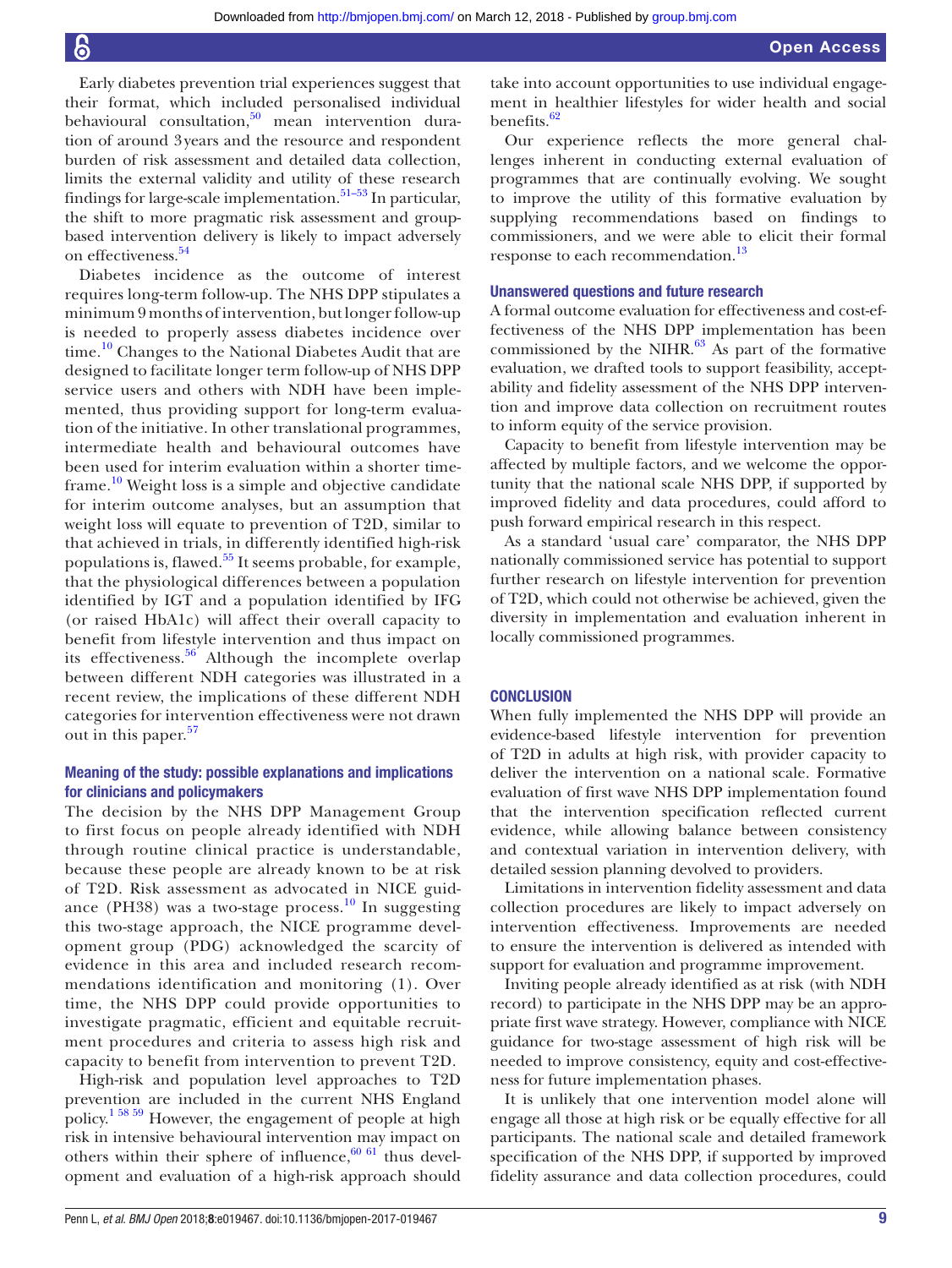afford opportunities to design and test variations to the standard intervention to maximise its impact. To facilitate such empirical research, clear differentiation between planned and unplanned variations within the national programme is needed, emphasising the need for improved fidelity assessment and data collection procedures.

Contributors FFS, AJA, MW, CS, EG, AB, RB and LP designed the evaluation and secured funding for the study. AH, AR, MMM, KB, FFS, ABA and LP conducted fieldwork, and KS and VA-S assisted with data analysis. All authors contributed to interpretation of analyses, study reports and drafts of this summary paper. All co-authors have reviewed and agreed this final draft of the paper that is submitted for publication.

Funding The 'NHS Diabetes Prevention Programme: process evaluation of the demonstrator phase and consensus building for a common evaluation framework and data-set for programme implementation' and the 'Formative evaluation of the First Wave of the national implementation of the NHS Diabetes Prevention Programme' research studies were funded via the NIHR School for Public Health Research (SPHR). The work was undertaken by Fuse: a UKCRC public health research centre of excellence. Funding from the British Heart Foundation, Cancer Research UK, Economic and Social Research Council, Medical Research Council and the National Institute for health Research is gratefully acknowledged. This paper presents a summary of these two independent but linked research studies. The study sponsors had no influence on the content of this manuscript.

**Disclaimer** The views expressed are those of the author(s) and not necessarily those of the NHS, the NIHR or the Department of Health.

Competing interests All authors have completed the Unified Competing Interest form and declare: no support from any organisation for the submitted work other than that the fact that NIHR SPHR funded the research studies. MW and RB hold honorary consultant in public health posts with PHE. MW is programme director for the PHR programme at NIHR. Otherwise there are no financial relationships with any organisations that might have an interest in the submitted work in the previous three years and no other relationships or activities that could appear to have influenced the submitted work. The NHS Diabetes Prevention Programme, on which these independent research studies were conducted, was funded by a partnership of NHS England, Public Health England and Diabetes UK. Research governance procedures were agreed and implemented before the studies reported here commenced, to ensure the independence of our research. During the research period, we regularly reported to the NIHR SPHR and provided executive summaries, with recommendations resulting from these formative evaluations that were made available to the NHS Diabetes Prevention Programme Management Group.

#### Patient consent Not required.

Ethics approval We obtained NHS ethical approval and Health Research Authority research governance agreements for stakeholder interviews (IRAS number 190418) and ethical approval from Newcastle University Faculty of Medical Sciences ethics committee for stakeholder workshops (FMS number 3475/2016).

Provenance and peer review Not commissioned; externally peer reviewed.

Data sharing statement Data are available for further analysis from the corresponding author.

Open Access This is an Open Access article distributed in accordance with the terms of the Creative Commons Attribution (CC BY 4.0) license, which permits others to distribute, remix, adapt and build upon this work, for commercial use, provided the original work is properly cited. See: [http://creativecommons.org/](http://creativecommons.org/licenses/by/4.0/) [licenses/by/4.0/](http://creativecommons.org/licenses/by/4.0/)

© Article author(s) (or their employer(s) unless otherwise stated in the text of the article) 2018. All rights reserved. No commercial use is permitted unless otherwise expressly granted.

#### **REFERENCES**

- <span id="page-10-0"></span>1. NHS England. NHS diabetes prevention programme (NHS DPP). 2017 [https://www.england.nhs.uk/ourwork/qual-clin-lead/diabetes](https://www.england.nhs.uk/ourwork/qual-clin-lead/diabetes-prevention/2017)[prevention/2017](https://www.england.nhs.uk/ourwork/qual-clin-lead/diabetes-prevention/2017) (accessed 11 Apr 2017).
- <span id="page-10-1"></span>2. NHS England, Public Health England, Monitor. *NHS five year forward view*, 2014.
- <span id="page-10-2"></span>3. National Cardiovascular Intelligence Network. Diabetes prevalence model for local authorities and CCGs. 2017. updated 27 Oct 2016 <http://www.yhpho.org.uk/resource/view.aspx?RID=154049>(accessed 19 Apr 2017).
- <span id="page-10-3"></span>4. Connolly V, Unwin N, Sherriff P, *et al*. Diabetes prevalence and socioeconomic status: a population based study showing increased prevalence of type 2 diabetes mellitus in deprived areas. *[J Epidemiol](http://dx.doi.org/10.1136/jech.54.3.173)  [Community Health](http://dx.doi.org/10.1136/jech.54.3.173)* 2000;54:173–7.
- <span id="page-10-4"></span>5. International Diabetes Federation. *IDF Diabetes Atlas*. 6th edn. Brussels: International Diabetes Federation, 2014. (2014 update).
- <span id="page-10-5"></span>6. Tuomilehto J, Lindström J, Eriksson JG, *et al*. Prevention of type 2 diabetes mellitus by changes in lifestyle among subjects with impaired glucose tolerance. *[N Engl J Med](http://dx.doi.org/10.1056/NEJM200105033441801)* 2001;344:1343–50.
- <span id="page-10-6"></span>7. Knowler WC, Barrett-Connor E, Fowler SE, *et al*. Reduction in the incidence of type 2 diabetes with lifestyle intervention or metformin. *[N Engl J Med](http://dx.doi.org/10.1056/NEJMoa012512)* 2002;346:393–403.
- <span id="page-10-7"></span>8. World Health Organization. 2006. Definition and Diagnosis of Diabetes Mellitus and Intermediate Hyperglycemia. Geneva: World Health Org. Report of a WHO/IDF Consultation.
- <span id="page-10-8"></span>9. Penn L, White M. Interventions to prevent or delay the onset of type 2 diabetes in people with impaired glucose tolerance: the European Diabetes Prevention RCT in Newcastle upon Tyne, UK. *BMC Public Health* 2009;9:342.
- <span id="page-10-9"></span>10. NICE NIfHaCE. PH 38 Preventing type 2 diabetes - risk identification and interventions for individuals at high risk. 2012 [http://guidance.](http://guidance.nice.org.uk/PH38) [nice.org.uk/PH38](http://guidance.nice.org.uk/PH38) (accessed 26 Jul 2012).
- <span id="page-10-10"></span>11. Public Health England. A systematic review and metaanalysis assessing the effectiveness of pragmatic lifestyle interventions for the prevention of type 2 diabetes mellitus in routine practice. 2015 [https://www.gov.uk/government/uploads/system/uploads/](https://www.gov.uk/government/uploads/system/uploads/attachment_data/file/456147/PHE_Evidence_Review_of_diabetes_prevention_programmes-_FINAL.pdf) [attachment\\_data/file/456147/PHE\\_Evidence\\_Review\\_of\\_diabetes\\_](https://www.gov.uk/government/uploads/system/uploads/attachment_data/file/456147/PHE_Evidence_Review_of_diabetes_prevention_programmes-_FINAL.pdf) [prevention\\_programmes-\\_FINAL.pdf](https://www.gov.uk/government/uploads/system/uploads/attachment_data/file/456147/PHE_Evidence_Review_of_diabetes_prevention_programmes-_FINAL.pdf) (accessed 31 May 2016).
- <span id="page-10-11"></span>12. MRC (Medical Research Council UK). Developing and evaluating complex interventions: new guidance. 2008 [http://www.mrc.ac.uk/](http://www.mrc.ac.uk/Utilities/Documentrecord/index.htm?d=MRC004871. www.mrc.ac.uk/complexinterventionsguidance) [Utilities/Documentrecord/index.htm?d=MRC004871. www.mrc.ac.](http://www.mrc.ac.uk/Utilities/Documentrecord/index.htm?d=MRC004871. www.mrc.ac.uk/complexinterventionsguidance) [uk/complexinterventionsguidance.](http://www.mrc.ac.uk/Utilities/Documentrecord/index.htm?d=MRC004871. www.mrc.ac.uk/complexinterventionsguidance)
- <span id="page-10-12"></span>13. Moore GF, Audrey S, Barker M, *et al*. Process evaluation of complex interventions: medical research council guidance. *[BMJ](http://dx.doi.org/10.1136/bmj.h1258)* 2015;350:h1258.
- <span id="page-10-13"></span>14. Ritchie J, Spencer L. Analyzing qualitative data. In: B A, Burgess RG, eds. *Qualitative data analysis for applied policy research*. London: Routledge, 1993:173–94.
- <span id="page-10-14"></span>15. Tugwell P, Petticrew M, Robinson V, *et al*. Cochrane and campbell collaborations, and health equity. *[Lancet](http://dx.doi.org/10.1016/S0140-6736(06)68490-0)* 2006;367:1128–30.
- 16. Welch V, Tugwell P, Petticrew M, *et al*. How effects on health equity are assessed in systematic reviews of interventions. *[Cochrane](http://dx.doi.org/10.1002/14651858.MR000028.pub2)  [Database Syst Rev](http://dx.doi.org/10.1002/14651858.MR000028.pub2)* 2010:MR000028.
- <span id="page-10-15"></span>17. Breitenstein SM, Gross D, Garvey CA, *et al*. Implementation fidelity in community-based interventions. *[Res Nurs Health](http://dx.doi.org/10.1002/nur.20373)* 2010;33:164–73.
- <span id="page-10-16"></span>18. Ritchie J, Lewis J, eds. *Qualitative research practice: a guide for social science students and researchers*. London: Sage Publications, 2003.
- 19. Moore G, S A, Mary BarkerLB. *MRC guidance process evaluation of complex interventions*: UK Medical Research Council (MRC) guidance, 2015.
- <span id="page-10-17"></span>20. NVivo 10. [http://www.qsrinternational.com/upgrade-from-nvivo-10.](http://www.qsrinternational.com/upgrade-from-nvivo-10.aspx) [aspx](http://www.qsrinternational.com/upgrade-from-nvivo-10.aspx) 2015.
- <span id="page-10-18"></span>21. Hippisley-Cox J, Coupland C, Robson J, *et al*. Predicting risk of type 2 diabetes in England and Wales: prospective derivation and validation of QDScore. *[BMJ](http://dx.doi.org/10.1136/bmj.b880)* 2009;338:b880.
- <span id="page-10-19"></span>22. Waugh NR, Shyangdan D, Taylor-Phillips S, *et al*. Screening for type 2 diabetes: a short report for the national screening committee. *[Health Technol Assess](http://dx.doi.org/10.3310/hta17350)* 2013;17:1–90.
- <span id="page-10-20"></span>23. Lindström J, Tuomilehto J. The diabetes risk score: a practical tool to predict type 2 diabetes risk. *[Diabetes Care](http://dx.doi.org/10.2337/diacare.26.3.725)* 2003;26:725–31.
- <span id="page-10-21"></span>24. Barron E, Clark R, Hewings R, *et al*. Progress of Healthier You: NHS diabetes prevention programme: referral numbers, percentage uptake, attendee characteristics and factors associated with attendance. *Diabetic Medicine*. In Press;2017.
- <span id="page-10-22"></span>25. NHS. NHS Choices. 2017 [http://www.nhs.uk/livewell/Pages/](http://www.nhs.uk/livewell/Pages/Livewellhub.aspx2017) [Livewellhub.aspx2017.](http://www.nhs.uk/livewell/Pages/Livewellhub.aspx2017)
- <span id="page-10-23"></span>26. Slimming World. Slimming World, touching hearts, changing lives. 2017 [http://www.slimmingworld.co.uk/joining-online/what-to-expect.](http://www.slimmingworld.co.uk/joining-online/what-to-expect.aspx2017) [aspx2017.](http://www.slimmingworld.co.uk/joining-online/what-to-expect.aspx2017)
- <span id="page-10-24"></span>27. Marmot M. Commission on Social Determinants of Health. Achieving health equity: from root causes to fair outcomes. *[Lancet](http://dx.doi.org/10.1016/S0140-6736(07)61385-3)* 2007;370:1153–63.
- <span id="page-10-25"></span>28. National Health Service UK. NHS health checks London: department of health. 2012 [http://www.nhs.uk/planners/nhshealthcheck/Pages/](http://www.nhs.uk/planners/nhshealthcheck/Pages/Overview.aspx2012) [Overview.aspx2012](http://www.nhs.uk/planners/nhshealthcheck/Pages/Overview.aspx2012).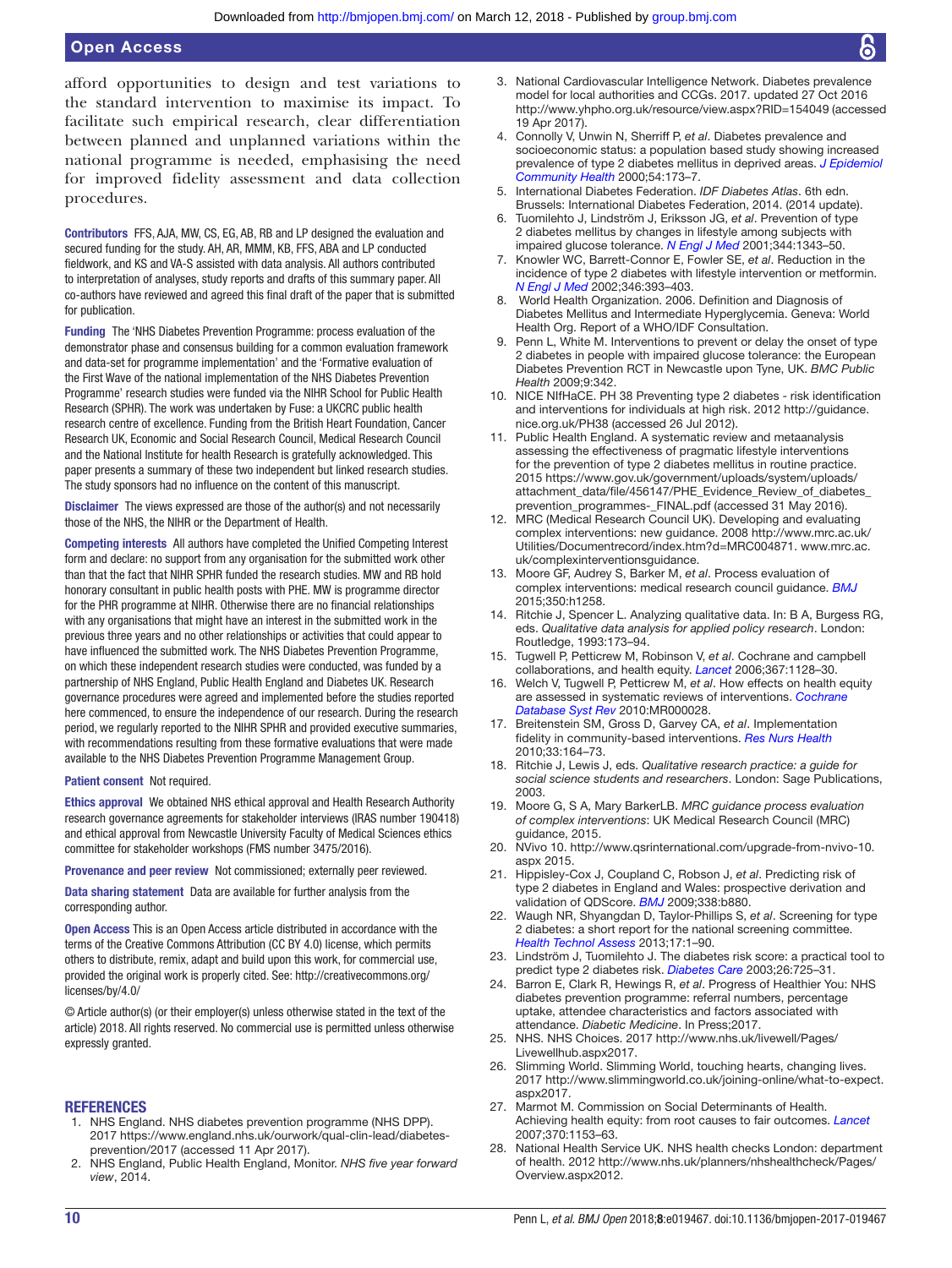- 
- <span id="page-11-0"></span>29. Spiegelhalter D, Pearson M, Short I. Visualizing uncertainty about the future. *[Science](http://dx.doi.org/10.1126/science.1191181)* 2011;333:1393–400.
- 30. Gigerenzer G. What are natural frequencies? *[BMJ](http://dx.doi.org/10.1136/bmj.d6386)* 2011;343:d6386.
- <span id="page-11-1"></span>31. England PH. *Eligibility changes relating to the NHS diabetes prevention programme: revised guidance*, 2017.
- 32. NHS England. *The use of POCT HbA1c devices in the NHS diabetes prevention programme: recommendations from an expert working group commissioned by NHS England*, 2017.
- <span id="page-11-2"></span>33. Tabak RG, Sinclair KA, Baumann AA, *et al*. A review of diabetes prevention program translations: use of cultural adaptation and implementation research. *[Transl Behav Med](http://dx.doi.org/10.1007/s13142-015-0341-0)* 2015;5:401–14.
- <span id="page-11-3"></span>34. Donabedian A. *An introduction to quality assurance in health care*: Oxford University Press, 2002.
- <span id="page-11-4"></span>35. Oppe M, Devlin NJ, Szende A. *EQ-5D value sets: inventory, comparative review and user guide*: Springer, 2007.
- <span id="page-11-5"></span>36. Albright A. The national diabetes prevention program: from research to reality. *Diabetes Care Educ Newsl* 2012;33:4–7.
- <span id="page-11-6"></span>37. Hastings G. *Social Marketing: why should the devil have all the best tunes?* Oxford: Elsevier Ltd, 2007.
- <span id="page-11-7"></span>38. Saaristo T, Moilanen L, Korpi-Hyövälti E, *et al*. Lifestyle intervention for prevention of type 2 diabetes in primary health care: one-year follow-up of the finnish national diabetes prevention program (FIN-D2D). *[Diabetes Care](http://dx.doi.org/10.2337/dc10-0410)* 2010;33:2146–51.
- <span id="page-11-8"></span>39. Schwarz PE, Schwarz J, Schuppenies A, *et al*. Development of a diabetes prevention management program for clinical practice. *[Public Health Rep](http://dx.doi.org/10.1177/003335490712200216)* 2007;122:258–63.
- <span id="page-11-9"></span>40. Uutela A, Absetz P, Nissinen A, *et al*. Health psychological theory in promoting population health in Päijät-Häme, Finland: first steps toward a type 2 diabetes prevention study. *[J Health Psychol](http://dx.doi.org/10.1177/1359105304036103)* 2004;9:73–84.
- 41. Dixon D, Johnston M. 2010. Health behaviour change competency framework: competences to deliver interventions to change lifestyle behaviours that affect health. Scotland.
- <span id="page-11-10"></span>42. Schwarz PE, Gruhl U, Bornstein SR, *et al*. The european perspective on diabetes prevention: development and implementation of a european guideline and training standards for diabetes prevention (IMAGE). *[Diab Vasc Dis Res](http://dx.doi.org/10.3132/dvdr.2007.064)* 2007;4:353–7.
- <span id="page-11-11"></span>43. Absetz P, Oldenburg B, Hankonen N, *et al*. Type 2 diabetes prevention in the real world: three-year results of the GOAL lifestyle implementation trial. *[Diabetes Care](http://dx.doi.org/10.2337/dc09-0039)* 2009;32:1418–20.
- <span id="page-11-12"></span>44. Schwarzer R. Modeling health behavior change: how to predict and modify the adoption and maintenance of health behaviors. *[Appl](http://dx.doi.org/10.1111/j.1464-0597.2007.00325.x)  [Psychol](http://dx.doi.org/10.1111/j.1464-0597.2007.00325.x)* 2008;57:1–29.
- 45. Sniehotta FF, Schwarzer R, Scholz U, *et al*. Action planning and coping planning for long-term lifestyle change: theory and assessment. *[Eur J Soc Psychol](http://dx.doi.org/10.1002/ejsp.258)* 2005;35:565–76.
- <span id="page-11-13"></span>46. Laatikainen T, Dunbar JA, Chapman A, *et al*. Prevention of type 2 diabetes by lifestyle intervention in an Australian primary health care setting: Greater Green Triangle (GGT) diabetes prevention project. *[BMC Public Health](http://dx.doi.org/10.1186/1471-2458-7-249)* 2007;7:249.
- <span id="page-11-14"></span>47. Janus ED, Best JD, Davis-Lameloise N, *et al*. Scaling-up from an implementation trial to state-wide coverage: results from the preliminary melbourne diabetes prevention study. *[Trials](http://dx.doi.org/10.1186/1745-6215-13-152)* 2012;13:152.
- 48. Dunbar JA, Jayawardena A, Johnson G, *et al*. Scaling up diabetes prevention in Victoria, Australia: policy development, implementation, and evaluation. *[Diabetes Care](http://dx.doi.org/10.2337/dc12-2647)* 2014;37:934–42.
- <span id="page-11-15"></span>49. Greaves CJ, Sheppard KE, Abraham C, *et al*. Systematic review of reviews of intervention components associated with increased effectiveness in dietary and physical activity interventions. *[BMC](http://dx.doi.org/10.1186/1471-2458-11-119)  [Public Health](http://dx.doi.org/10.1186/1471-2458-11-119)* 2011;11:1–12.
- <span id="page-11-16"></span>50. Rollnick S, Mason P, Butler C. *Health behaviour change*. Edinburgh: Churchill livingstone, 1999.
- <span id="page-11-17"></span>51. Hernan WH, Brandle M, Zhang P, *et al*. Costs associated with the primary prevention of type 2 diabetes mellitus in the diabetes prevention program. *Diabetes Care* 2003;26:36–47.
- Herman WH, Hoerger TJ, Brandle M, et al. The cost-effectiveness of lifestyle modification or metformin in preventing type 2 diabetes in adults with impaired glucose tolerance. *[Ann Intern Med](http://dx.doi.org/10.7326/0003-4819-142-5-200503010-00007)* 2005;142:323.
- 53. Rothwell PM. External validity of randomised controlled trials: "To whom do the results of this trial apply?". *[The Lancet](http://dx.doi.org/10.1016/S0140-6736(04)17670-8)* 2005;365:82–93.
- <span id="page-11-18"></span>54. Noar SM, Zimmerman RS. Health behavior theory and cumulative knowledge regarding health behaviors: are we moving in the right direction? *[Health Educ Res](http://dx.doi.org/10.1093/her/cyg113)* 2005;20:275–90.
- <span id="page-11-19"></span>55. Penn L, White M, Lindström J, *et al*. Importance of weight loss maintenance and risk prediction in the prevention of type 2 diabetes: analysis of European Diabetes Prevention Study RCT. *[PLoS One](http://dx.doi.org/10.1371/journal.pone.0057143)* 2013;8:e57143.
- <span id="page-11-20"></span>56. Saito T, Watanabe M, Nishida J, *et al*. Lifestyle modification and prevention of type 2 diabetes in overweight Japanese with impaired fasting glucose levels: a randomized controlled trial. *[Arch Intern Med](http://dx.doi.org/10.1001/archinternmed.2011.275)* 2011;171:1352–60.
- <span id="page-11-21"></span>57. Barry E, Roberts S, Finer S, *et al*. Time to question the NHS diabetes prevention programme. *[BMJ](http://dx.doi.org/10.1136/bmj.h4717)* 2015;351:h4717.
- 58. Group NW, Blackshaw J, Montel S, *et al*. *Joined up clinical pathways for obesity: report of the working group*: NHS England Publications Gateway Reference 01004, 2014.
- White M. Population approaches to prevention of type 2 diabetes. *[PLoS Med](http://dx.doi.org/10.1371/journal.pmed.1002080)* 2016;13:e1002080.
- <span id="page-11-22"></span>60. Penn L, Dombrowski SU, Sniehotta FF, *et al*. Participants' perspectives on making and maintaining behavioural changes in a lifestyle intervention for type 2 diabetes prevention: a qualitative study using the theory domain framework. *[BMJ Open](http://dx.doi.org/10.1136/bmjopen-2013-002949)* 2013;3:e002949.
- 61. Penn L, Dombrowski SU, Sniehotta FF, *et al*. Perspectives of UK Pakistani women on their behaviour change to prevent type 2 diabetes: qualitative study using the theory domain framework. *[BMJ](http://dx.doi.org/10.1136/bmjopen-2013-004530)  [Open](http://dx.doi.org/10.1136/bmjopen-2013-004530)* 2014;4:e004530.
- <span id="page-11-23"></span>62. Salopuro TM, Saaristo T, Oksa H, *et al*. Population-level effects of the national diabetes prevention programme (FIN-D2D) on the body weight, the waist circumference, and the prevalence of obesity. *[BMC](http://dx.doi.org/10.1186/1471-2458-11-350)  [Public Health](http://dx.doi.org/10.1186/1471-2458-11-350)* 2011;11:350.
- <span id="page-11-24"></span>63. Sutton M. Evaluating the NHS Diabetes Prevention Programme (NHS DPP): the DIPLOMA research programme (Diabetes Prevention Long term Multimethod Assessment). [https://www.journalslibrary.nihr.ac.](https://www.journalslibrary.nihr.ac.uk/programmes/hsdr/164807/#/2017) [uk/programmes/hsdr/164807/#/2017](https://www.journalslibrary.nihr.ac.uk/programmes/hsdr/164807/#/2017)